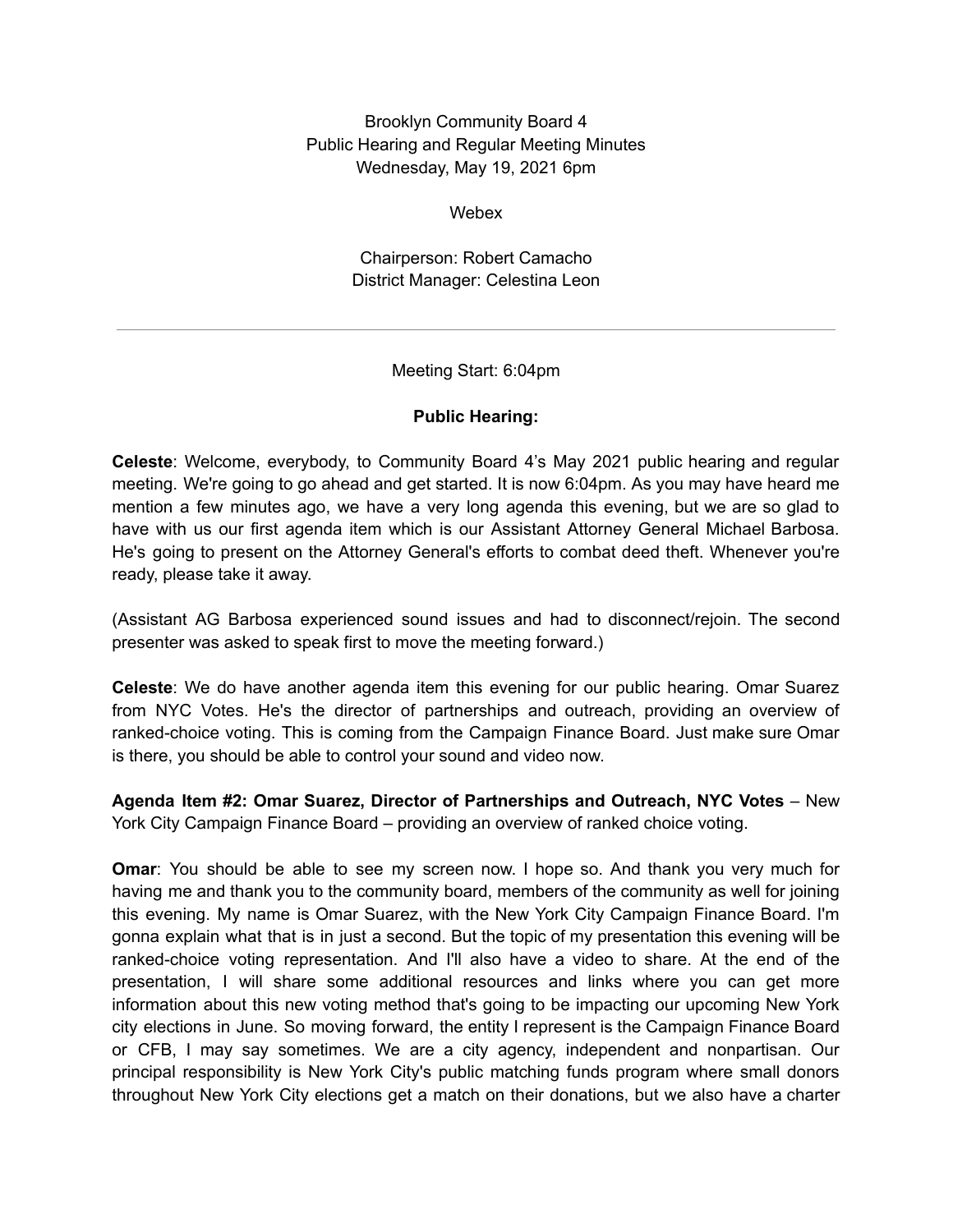mandate to do voter education, including education on ranked-choice voting. So that's what we discussed today. As I said, we do voter education so if I'm around, usually it means elections are coming up. And we have some important elections in 2021 in New York City, some of the positions that we are voting for at city level, on the left hand side are the mayor, the public advocate and the comptroller. Those are all citywide, and then the five borough presidents we're also electing and the 51 city council members are also up for election, or at least the seats are up for election. I'll also add, you know the community boards are appointed by the borough president and city council, I'm sure you all know, just only to say that even if the committee reports are not community boards are not directly affected. We will be impacting who will be on the community boards with these elections. And just some of the key issues that local government can impact, education, housing, transportation, small businesses and jobs, our economic or economic livelihood, healthcare and many many many more. So it is very important to participate in our local elections.

I would just like to provide you with some key dates. On June 22 we have the citywide primary election. That's where the parties nominate who they're going to have on the ballot for the November election. That's again June 22. With early voting, we do have early voting again this year and that's going to be from June 12 to June 20. I will share the link where you can get your poll site location for early voting, and for election day, they are likely not the same location to vote, you have to be registered to a political party that is holding a primary so the two big ones are Democrat and Republican. If you're not affiliated then you cannot vote in the primary. And unfortunately the deadline has passed to change your affiliation, if you already registered, and affiliated. And then, later in the year, November 2 we have a general election, and again, there'll be early voting. October 23 to the 31st. So that's just the landscape tiers elections. We came to discuss voting, and I just want to quickly share a very brief video that will just explain a little bit.

**Celeste**: I don't know if it'll work for you but Webex apparently doesn't allow for folks to share videos with audio or at least we haven't figured out the mechanism yet, so it may not work, just a heads up.

**Omar:** Okay, it's fine. I can share the link to watch the video and I'll just explain it perfectly. I have the slides that go over the video, sometimes it's just a helpful explanation. I'll go through the process step by step and explain it. So what is ranked-choice voting? It's a new way for us to elect our representatives. You know, it allows voters to rank their favorite candidates for a given office, instead of just having to choose only one. And what this does is it gives voters more of a say in who wins the elections because they now have a second or third option fourth or fifth in case their top option candidate does not end up winning. It increases stability among the campaigns because they now have more of a reason to appeal to other voters who are not their supporters because they will want to be a second or third choice and so on. And it can lead to more diverse candidates winning, that's something that we've seen in other locations. So just moving ahead. It was established in 2019. It was a ballot question that was put to the voters. It wasn't something that was only implemented from on high. It was put to the voters. Back in 2019, almost three out of every four NYC voters that went out proved it got 74% of the vote. And, you know, that's a pretty high percentage, I think it helps to see on a map, all the green areas are where the majority of people were in favor of ranked-choice voting. And you can see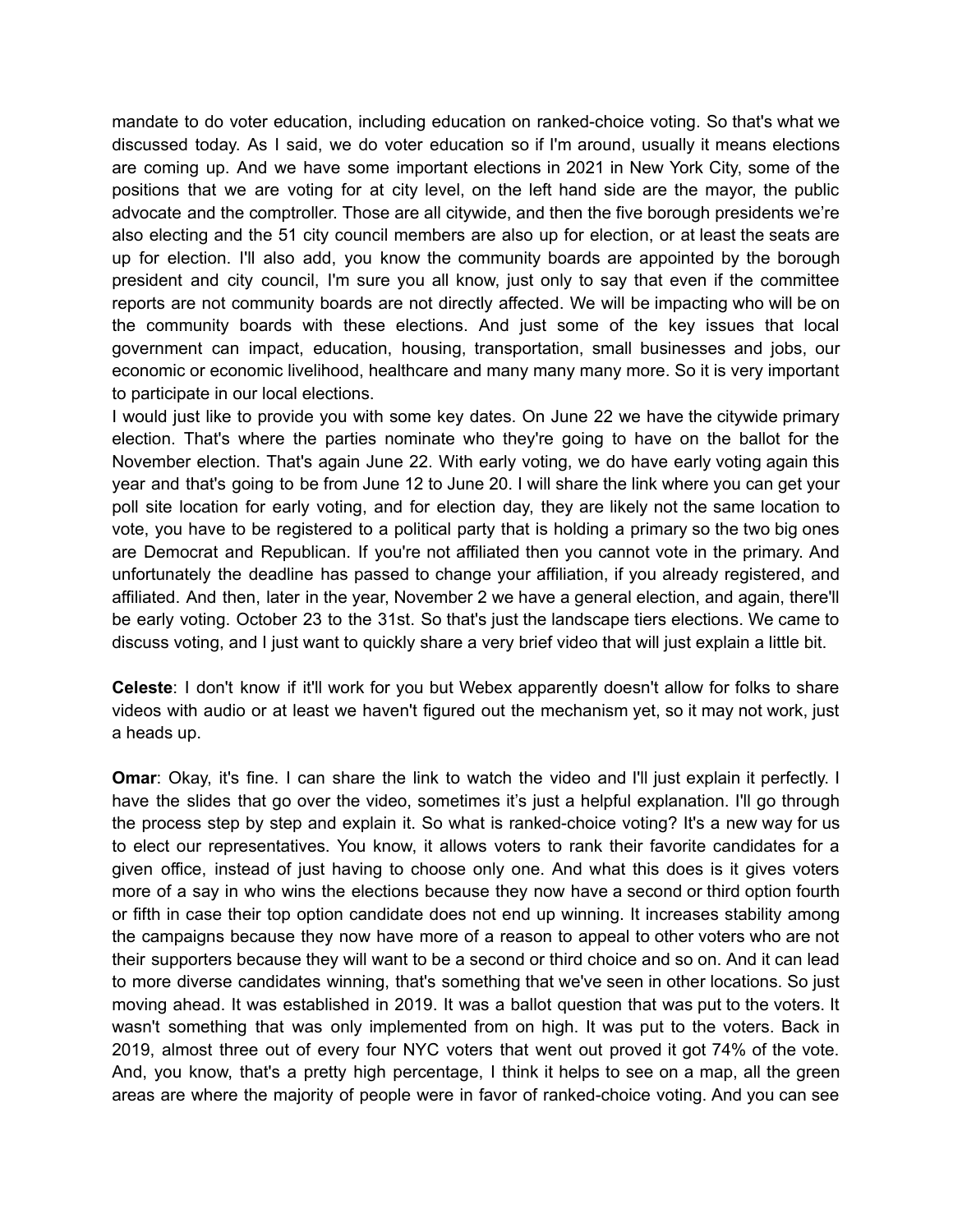North Brooklyn is in the very dark, dark green area. We're over at 85% approval so very strong approval throughout the city, but especially in some of the areas, you know, that are covered by this community board.

How is it going to affect our elections? How is this going to impact New York City? This is only for the city offices so mayor, public advocate, comptroller, a borough president, and city council. Those of you may notice as opposed to the offices I mentioned earlier. So, this is for city offices, local offices. It is not for federal or state office. This is not, you're not using this for president, Governor, US Senate, Congress, State Senate, State Assembly. We're also not using this for district attorneys or judges. So, if you are if you live somewhere, or someone that you know lives somewhere with a district attorney race or judge race. Those are not rank choice voting elections. Finally, ranked-choice voting is something that we're only going to use for special elections if there's a vacancy in a city office or in primary elections where you need to be registered with the party to select the nominee. This is not for the general election in November, so you will not see rank choice voting on a November ballot. You will see it in June coming up, but not in November. Now I'm just gonna cover very briefly how you're going to fill out your ballot. When you see your ballot, it's going to look something like this. You'll have a list of candidates on the left hand side. And next to that list of candidates will be five. With a bubble in each column next to each candidate's name, so it's like a grid. Now what you do is, whoever your first choice candidate is the person that's at the top of your list and you're number one, you go next to their name, and you fill in that first column. If you only like one person and you only want to vote for one person, you can stop right there and that's a valid vote, that does count as a vote for that person. But if you have a second or third choice. What you would do is you go next to whoever your second choice is, you fill in that second column, you go next to your third choice and you fill in the third column and so on. So in this example on the left, we have Candidate B is this person's first choice so they're filled in under the first column candidacy as their second so they're filled in the second and so on. You get to have up to five rankings. Five rankings is the max, you can have, or you can stick with one or anything in between.

Now I just showed you that only five people are listed but you can actually have as many candidates as make it on the ballot, for example, this year for Mayor there are going to be 13 candidates on the ballot. You know, it's a lot, but now you're going to have more of an opportunity to use those five rankings because there are so many candidates. And you will also have the chance to use the write-in candidate if you would like. So similar to the traditional way of voting, you would just fill in that candidates name, and now with ranked-choice voting, you would just fill in the bubble for them for whatever ranking, they are if they are your first choice then you would fill in the first column, and then your second choice you would fill in the second column and so on.

And then finally, this is an example ballot from this earlier special election. Again, you have the list of candidates. The order is determined by lottery. Next to the list of candidates you have the five columns. So, on the ballot in June, you're going to have several of these sections for each office so you'll have one for Mayor, you'll have one section like this for comptroller, one section for borough president and so on. So the ballot is going to have several of these types of grids on it. There's a couple of things that I want people to be aware of to watch out for. Do not over vote. Do not give multiple candidates the same rank. This will invalidate your ballot. If you leave it like this. You cannot have multiple number one options, and not have multiple number two choices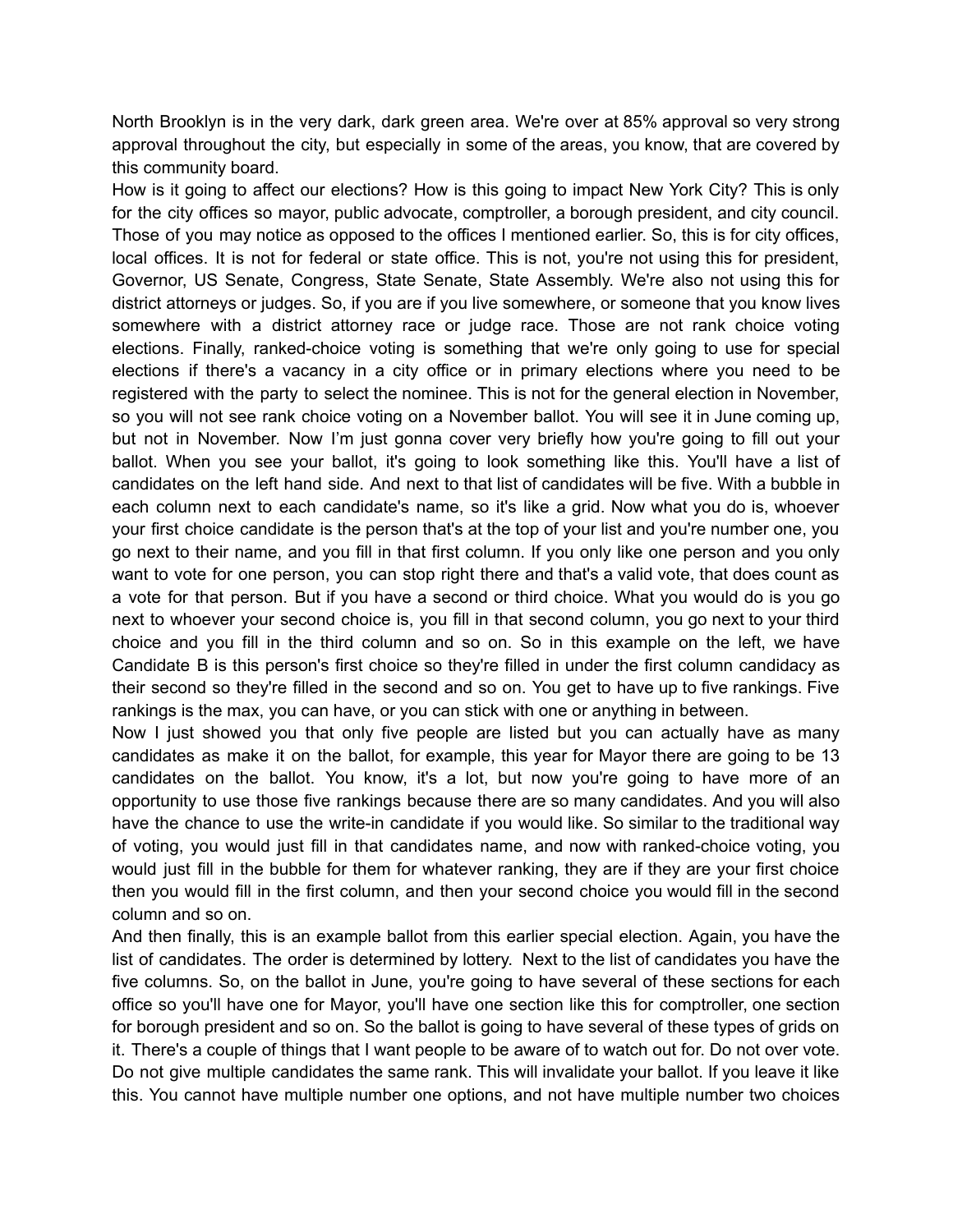you cannot have multiple number three choices. If you vote like this in person the machine will reject it, but you will have a chance to correct it. If you send your ballot in the mail. This way, we won't have a way to count it. The Board of Elections will see this. It will be rejected by the scanner and once they take it out of the privacy sleeve, they don't know who's valid, so you won't have an opportunity to correct it. The second thing I want people to watch out for is duplicate ranking. Even if you really like the candidate. There's no need to rank them first, second, third, fourth and fifth. It doesn't count as a vote, it's just the same as voting for that person once, and just having them be your number one choice. It does not make your vote any stronger, it does not give any extra benefit to that person, what you are doing is you're wasting your opportunity to have a second or third or fourth choice. And just to end out. Counting on how the winner is decided, how the counting process will work, we'll just cover that briefly.

The Board of Elections will count all the votes so they have to count up. Election Day votes they have to count up early voting in person and they have to count up the mail votes. And once all the votes are counted, if someone, if one of the candidates reaches a majority, meaning over 50% plus one vote, they are the winner. So for example as candidate B with 54%, they will be declared the winner, right there in the first round and there's no tallying of, there's no counting of the second choices and third just would add right there. However, this only happens around half the time. We did have this situation happen in the first special election with rank choice voting. Earlier this year, but in the other cases, it looks more like this, where no one has a majority in this case, Candidate A. B does have the most votes, but they only have 39%. So what would happen is we now count in rounds we go round by round, and every round, what happens is the candidate with the fewest votes is eliminated. So here, candidate D has the fewest votes, they only have 12%. So as we move to the second round, they get eliminated. And what happened and I'm going to explain what happens to all of those votes in just a second. Here you can see on the left hand side you can see someone filled out about it with candidate D as their first choice. And they had candidacy as their second choice. What would happen is, now they get to pay their vote moves to their second choice to their next highest choice, which is candidacy.

And that happens to everybody that voted for candidate D. So all those votes are being distributed. And now these votes have been redistributed to the other candidates. Everyone's vote total just went up, so Candidate A went from 27 to 31. Candidate B, he went from 39 to 45 and Candidate C went from 22 to 24. You can see that is not an even split, it's based on whoever had the most second choices for the candidate that was eliminated. So this will continue until you get to your final two. In New York even if somebody gets a majority earlier, you always continue until you get to the last two candidates. So this same thing would happen with Candidate C now, where they're the lowest. So they get eliminated, and all of that the people that are voting for them, their votes move to their next highest choice. So, this person will have their candidacy as their second choice, and now their own candidate their third choice. Some people may be Candidate A so both of them do move up and forward when you get down to the final two. Someone has a majority. This time the candidate beat them when they had to do a percent of the final vote. It doesn't always happen where the person who had the most first choice, ends up with the most, the majority at the end are coming from behind. Victory is a ranked-choice voting as well. It's all about who has the most products or gets the most second choices, or the third choices, and so on. So having that broad support and being included on the most ballots is actually what's helpful, more so than just having that strong first choice. That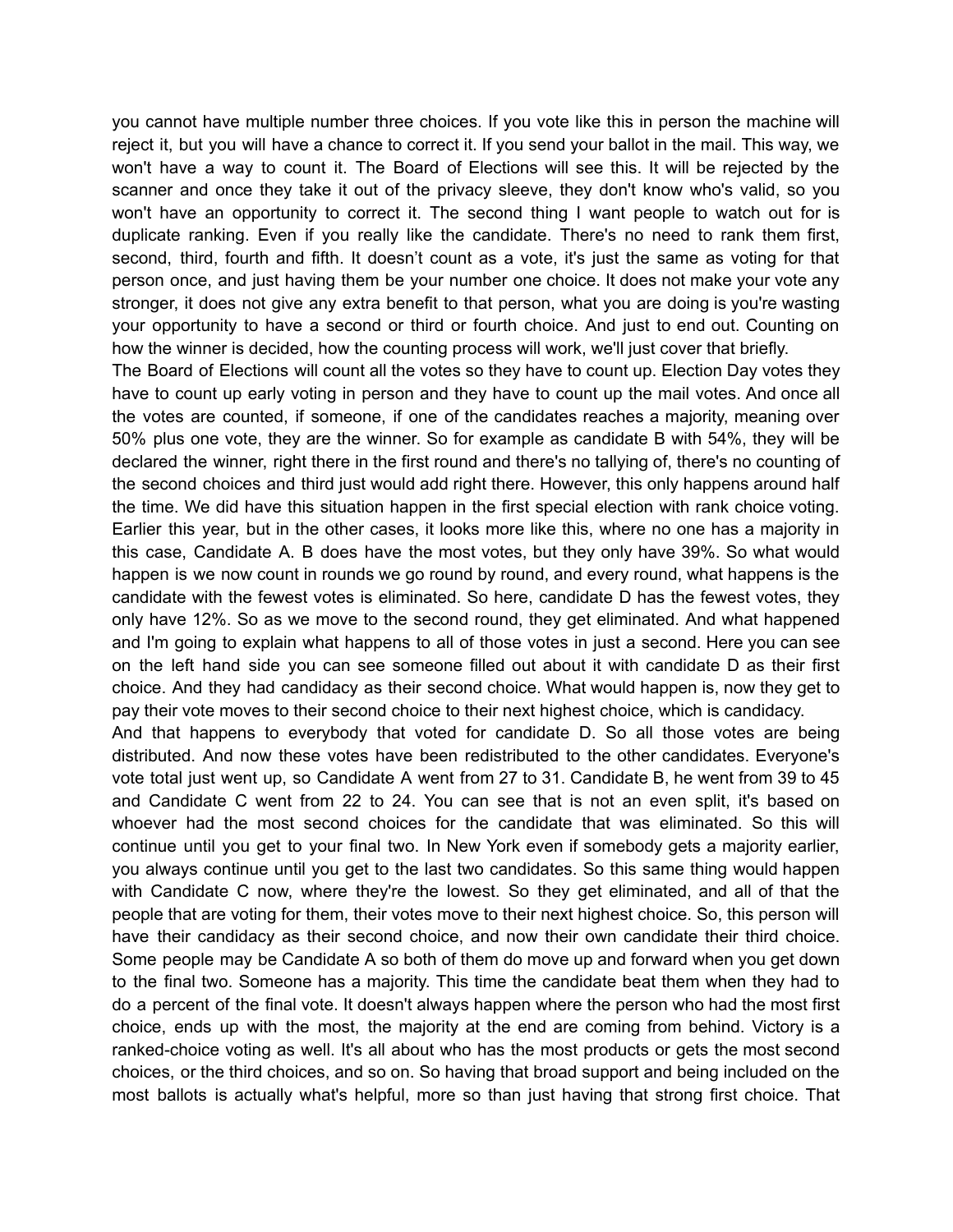does change the dynamic a little bit. Finally, one thing to be. This is a new term that's being used called an exhausted ballot. A ballot is exhausted when all the candidates that have voted ranked capslock have lost. Even though there are still some candidates left in the running. So let's say, in the example I just gave you, Candidate D was the first candidate that was eliminated because they had the lowest. If you only voted for candidate D and no one else. You have nowhere for you to vote to go after that. So you would just have Candidate B and then once they're eliminated your vote has nowhere to go. So your vote date does count, it didn't count, it was counted. But you just didn't pick the winner and the candidate, the only candidate that you did pick last. Finally, just want to leave you with some reminders before we wrap up, you can rank up to five candidates, but you do not need to use all of the five. If you prefer, you can still vote for just your first choice candidate. But just be aware, ranking those other candidates does not hurt your first choice. It does not harm your first choice to have a second or third. If you make five candidates, you don't have five votes. You always only have one vote. It just moves if the candidate is eliminated, then it moves to wherever your second choice making multiple candidates ensures your vote will go towards your second, third, fourth, or fifth choice. If your AP choice is eliminated. This is what gives you more of a say in winning that second choice of third and so on. Those backup options. I like to say that your first choice is the person that you really really love for that position, your second or third is someone that you like. Maybe they're not your favorite but you still kind of like them, and therefore their fifth is. Who can you live with, if it comes down to when it comes down to this person versus someone that you really don't have to do not want to see who can you live with, you know, so you can include them.

And the last thing is the timing of the election results. This is very important for people to know the results. In all likelihood, we will not know on election night. For many races who the winner is, who the final winner is, especially if there's no majority in that race. So, the reason for this is because the Board of Elections does have to accept absentee ballots sometimes that arrive after election day. It's very, very common people put their ballot in the mail on election day, and it can take some time to arrive and the board of elections must response count goes, and they have to count every single vote before they can actually do the tabulation process, they have to see what the final result of the first choices is before they can do the tabulation tabulation isn't what takes that long. It's making sure that every single vote is counted as the most important part, making sure that everybody's vote is counted. I'm going to leave you with some links and I will share these in the chat and we'll also send them to our host community board to share out via email. If possible, included here is the general voting is our website voting.nyc. There you can get anything that's due, you can find out your poll site, you can get all the election dates, including early voting hours, you can get the absentee ballot application if you need to get information about registering to vote, anything that has to do with voting. Voting NYC, obviously keep repeating anything that you need to know about this upcoming election or voting in general. We also have our voter guide up there that has information about all the candidates. But in addition to that, we have additional resources on ranked-choice voting, educational resources, we have a training schedule, and we have a video that I was going to show but we had some technical difficulties. That video is available in English, Spanish, Chinese Bengali and Korean. And finally you can find us on social media at NYC votes. The Board of Elections is another site, another location that you can go to for additional information, and I'll include their information as well. And finally, I just want to say thank you for having me. And I'm here to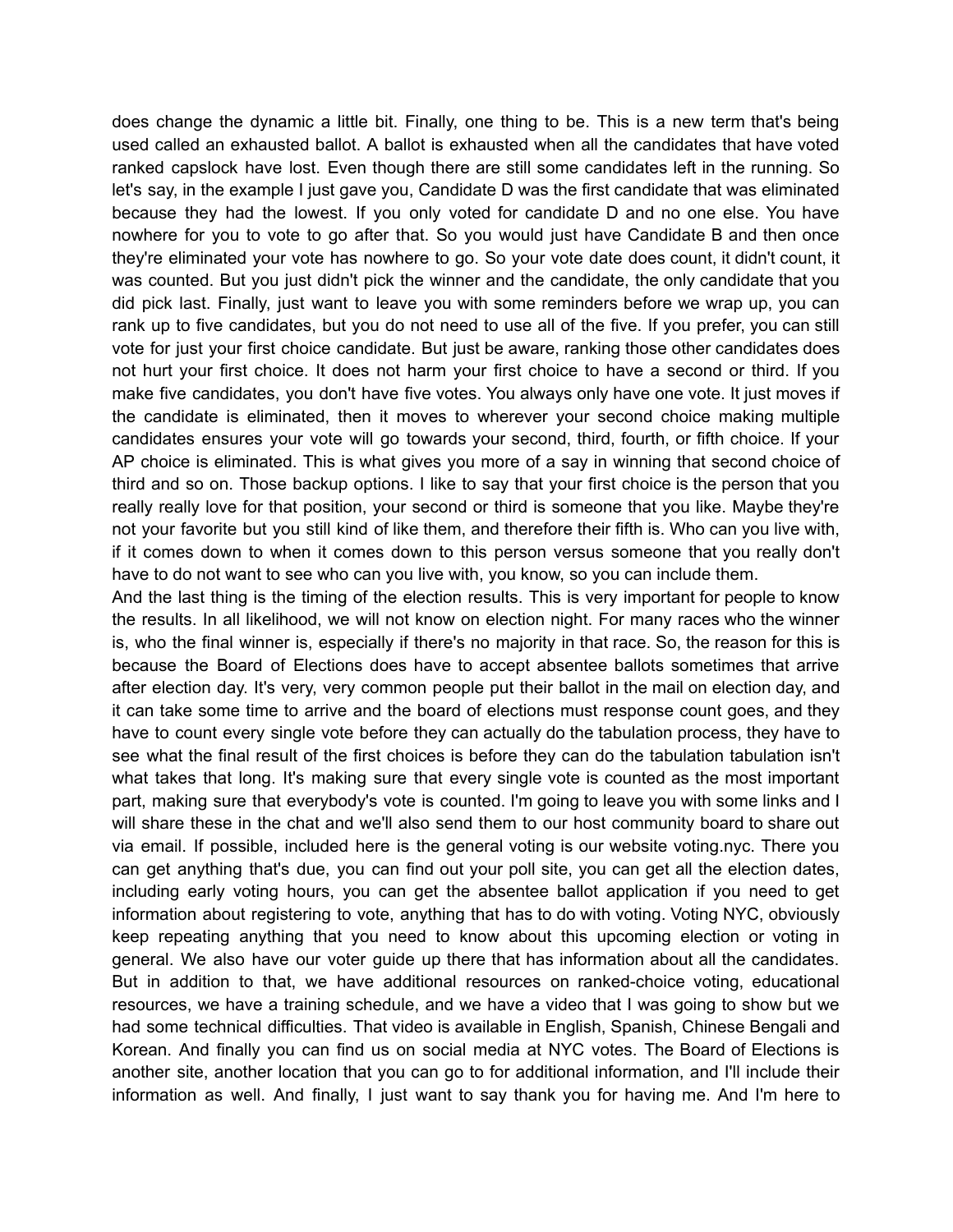answer any questions that you may have about ranked- choice voting, and also share some of the links that I just mentioned. Thank you.

**Celeste**: Thank you, Omar, and before we get started with questions, board members, I just want to make sure that I have everyone that's called in.

#### **Q & A/Discussion:**

**Barbara Jackson**: I have a question. Hi, Barbara. Okay, you saw them on quite another day, more than one person, more than one candidate, and not just one. **Omar**: Hello, thank you for emphasizing that. It's important to, if you want to take advantage of this new system the guide is meant to empower the voters. It's meant for you to use those, of those five rankings you know other locations, such as San Francisco, Oakland, Minneapolis, those are some of the largest cities they use it. Other locations only give you three New York City gives you up to five. As I mentioned earlier, you know, we have 13 candidates running for mayor just as one office. So, pretty sure if you like to do a little, do a little research, and you can find five that you can rank in order you know you don't have to rank all 13. But you have up to those five options. So you can have a backup option. **B. Jackson**: By the way, you have to vote for more than one candidate. And this is gonna be a little difficult for a lot of power in the bubble stuff, and I can see I'm getting annoyed, frustrated, you know, I would say. **Omar**: So just to be clear you're not forcing you. You don't have to if you really only like one person you can just stick with the one person that you don't like anybody else, you don't have to. But if it does, it does help make sure that when it comes down to it in case that one person that you could maybe they ended up losing in the first round or second round. You want to have options, so it is important to emphasize that.

Tanesha Honeygan: Yeah, I have a question. My question is, how successful has this been, because it seems very complicated, and I'm not sure that there's a great benefit to this chain? It's going to be difficult for a lot of people to do. **Omar**: So my response is ranking one through five. And then you fill in the bubble, based on if they're 123 or five, three or four or five in other places. Some of the cities I just mentioned, it's very common for, you know, upwards of 90 to 90% of people to use at least two options. Now it's still new here and so in, in the polling that we have seen from the first special elections. It's around, maybe two out of three people end up choosing multiple rankings. But most people like over 90% from the first special elections that we've seen the vast, vast majority of people. It was understandable to them. It was clear to them if they didn't rank somebody it's because they only liked one person, which is, you know, that's, that's understandable. There's only one person that you like and if that one person but you know the rest of the percentage of people that just didn't understand the concept was very low, like, and we'll continue our education campaign so it depends on, you know, I'm not sure how you would want to define success but I think if we have you know, 95% or more of people that are uncomfortable with the system or at least, are clear on how to use it. And over 90% are ranking multiple people. I think that's something that we can consider a success for our first first ranked-choice voting election.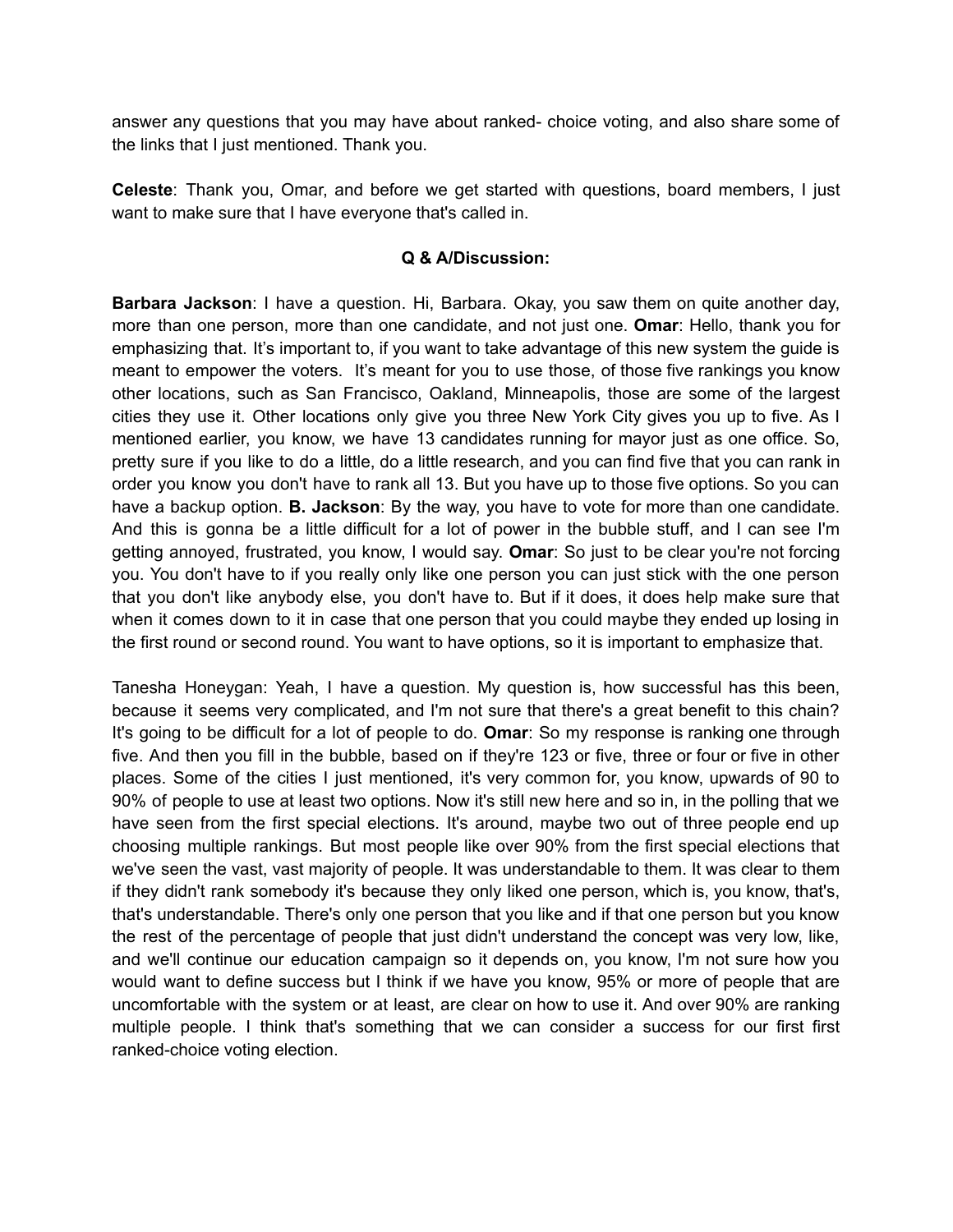**Louisa Chan**: Hey Omar, this is Louisa. I'm sorry I joined late, but my question is if you vote, you only pick one person and that person gets eliminated. Does that mean then

your vote, like when it comes to the actual election, that means that you don't have a vote anymore because your candidate got eliminated? **Omar**: It just means that your vote, the person that you voted for lost. We used to have something that's called runoff elections, that we used to do runoff elections for city elections, and this compresses that process so it's like you have the runoff, all in one single process. instead of having to come back, you know, several weeks later and vote in a new election. It's all, it's an instant runoff based on your second or third choice so you know if you didn't have a second choice or you know, the candidate that you, the candidate or candidates that you picked last. It's as if you just voted and that person didn't, they didn't make it to the next round. I'm sorry. Sorry for the background noise.

**Celeste**: Any other questions? I don't see anything in the chat. Just a reminder to the public, feel free to add messages to the chat and we will ask the question.

**Robert Camacho**: I don't have a question, I just want to know that. So the gentlemen, we thank you. We understand--what my thing is, why now? Why couldn't we have something that's very important now that is crucial to this community, especially when it was going on around the world. So what you're doing is taking away our seniors and our people that are disenfranchised, you're taking away their power. People the new people that came in by dictating and showing them, which they already know that they came from West Baba feel where was if they moved here to now we're learning a new stuff, and you're not educating, instead of giving a trial basis for a while, and do something big like this, we might get someone that we really don't. And you guys are the ones responsible for it. And then when you put it on a city charter, you remake the ballot, just like you did. Nobody knows to turn around and you don't want that time, they're not turning around. You guys are educating now. There should be a process to educate everyone. The epidemic. We can't go to the senior booth as a teacher. I can't see compatibility. I can't show my father that too little, that don't know how to read and write, but knows how to check something off and do it. That's the problem. And that's why we Latinos and Black lose out because the board and the latest agenda is totally different, and it shouldn't be that way. It's really absurd, and we really need to sit down, whoever it is, it shouldn't be done this way now. Not at something so important when we just had, people just died. And you're bringing me something. I won't even go to some of the people I said and so what we lose out. Why don't we have a quote, unquote community, that we're being disenfranchised, that we are being pushed out by this community, that there's no affordability, and the new people coming in and taking over. And this pushes us off. That's just elected, your election works in some places, but it doesn't work here, and education is the key. And in order to educate our community. It has to be not once, not twice, it has to be several times. And it's sad because I have all my seniors and everybody that calls me and speaks to me. I don't know how to do that. I'm not going to overdo it. So you took that person away from the boardroom and I said that to our people. So someone's in there that we don't feel is going to represent and represent us. It's you guys. So we really need to echo and everybody that's on this panel all these elected officials need to turn around and do something that needs to be done before it's too late. They, it'll be a week we're going to suffer more than ever. So we really need to work on that and we really need to find out.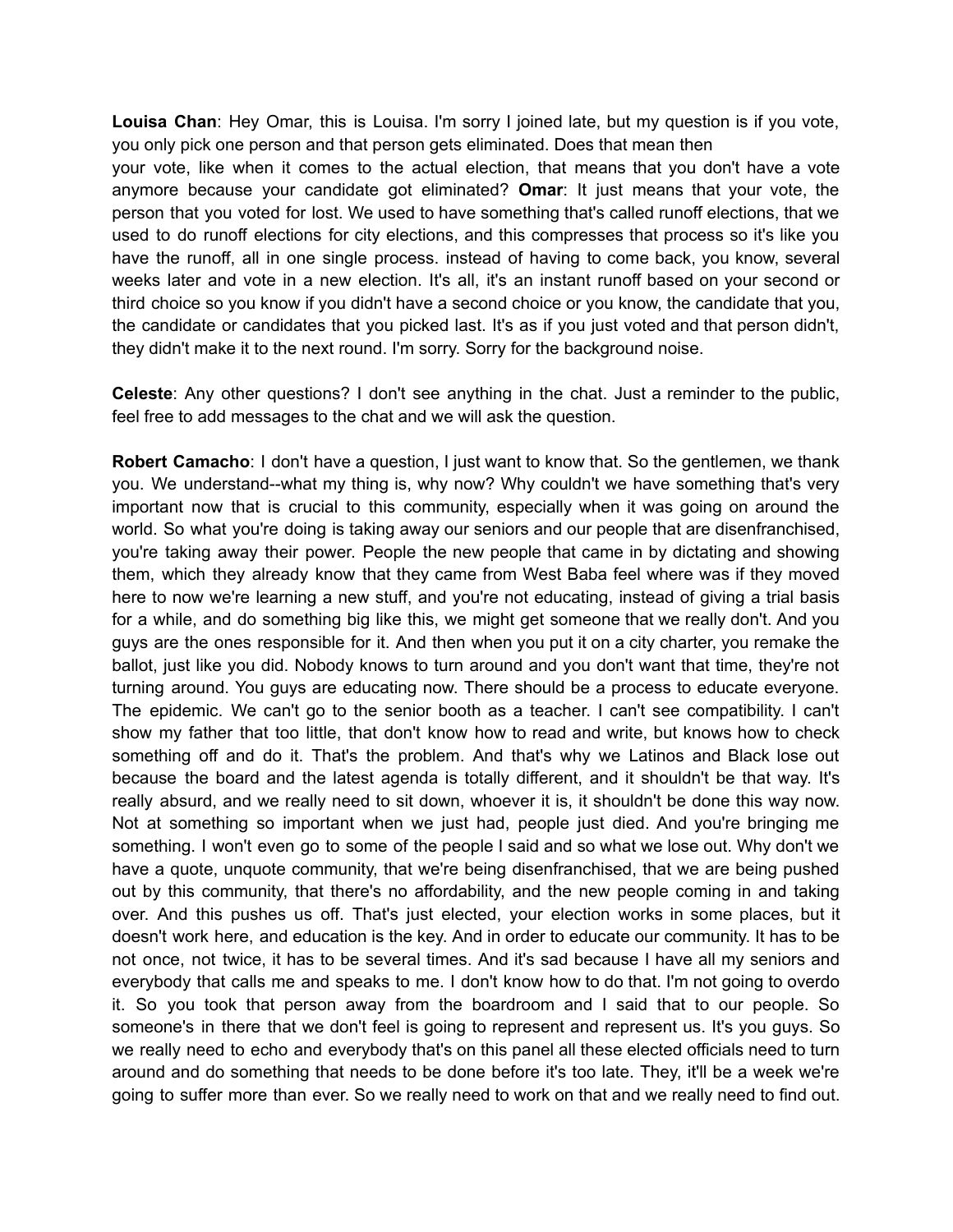I know you're just, just an employee company and telling them, but we're telling you how we feel, so you can go back until you think about understanding things. **Omar**: I don't work for the Board of Elections, the board--. **R.Camacho**: You see us as tied together in a three year old lady that doesn't know how to check a ballot, but knows how to put your bag, put your finger in. So that's what I'm saying you got people that have been pushing for a long time so that other person that's going to someone that doesn't represent that's taken away from when ranked-choice do that, that's what happens.

Celeste: Mr Camacho, if I may, respectfully and I apologize for cutting you off. I just want to remind everyone that we are pressed for time, I know that you are speaking passionately on behalf of our seniors, if I may suggest the Board may want to recommend that we formalize this information that we're sharing right now to formalize these concerns in a letter, however ranked-choice voting is here and this presentation was really just to make sure we know what's going to be happening next month when people go. So thank you Mr Camacho, and thank you Omar. Final questions: this is the last call.

**R. Camacho**: I think just having to what our focus should just be education because centers here. We should push for as as many workshops flyers and handouts, just so we could get the information out, we aren't pointing hands at Omar, we just want to be where people don't get in a booth and are totally confused so I just encourage that any upcoming workshops, events, can we just strongly pushed out to the pushing community. **B. Jackson**: As you know, but there's been a lot. Not many seniors have the news, but I said way back in March that the elected officials should have been coming out and letting their constituents know what was going on. That was also part of their responsibility, not just the point of the lecture. Okay, I've been to many workshops which are very close.

**Joshua Brown**: I just want to add to that. You know I hear what the Chairman said was Robert what you said I agree it's here to stay and we just have to educate people also want us to understand too that we're going to community this this was put to a vote. So there was something where the committee voted for ranked-choice for rank choice board to be implemented so people voted so while we may have different opinions, there will be other people in the community who supported this and want this. So, you know, The again that's how the processes, was put before followed and they put water on it so here are the concerns but we also have to be mindful that you know as a community we have different opinions so there may be some people who support it while there's others who did not buy it from us on the presentation, a majority of the voters voted in February is that's what we added today so now we just have to move on and try to encourage more education for our people, so people understand how to go and take advantage of the process. And so that's, that's my take on it.

**Samy Nemir Olivares**: Yeah, thank you everyone. I am onsite with county committee members every Saturday, we'll be going and we started three weeks ago. Every title they will be in this part of Bushwick going to parks and this Saturday we're going to be at Cooper Park and also Maria Hernandez Park. If anyone is interested in coming out in the streets to educate people who are ranked-choice voting, they can contact me, and if they want to work in the election and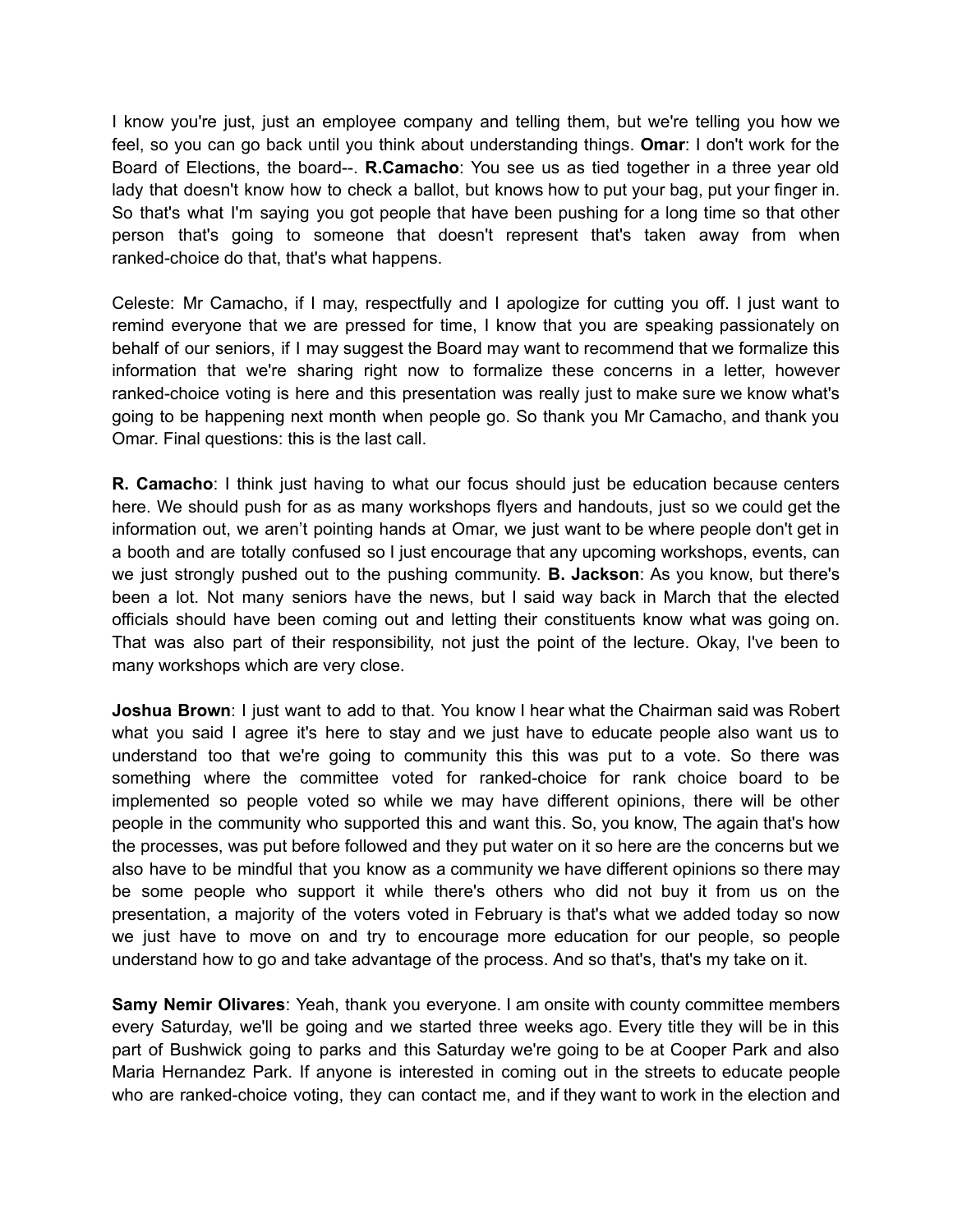learn about ranked-choice voting at the actual poll sites, they can actually also contact me as soon as possible if they want to take opportunity of working on the polls. Thank you to Celeste for putting this presentation together.

**Celeste**: Thank you, Samy, and just one question from the chat. I have here, will the Board of Elections publish the ranking votes for all the candidates in each round? So I don't know if you're able to answer that Omar, but if you're not then we can certainly follow up and get that information. **Omar**: I will answer the question. To the best of my knowledge and then I'll just say okay, just a word or two. In response, the Board of Elections will publish on election night. The results of the early voting in person and Election Day vote. And this is about making sure that everybody's vote is counted. Not talking about people that vote by mail, you know, you brought up seniors, a lot of them are seniors that vote by mail, you want to make sure that those votes are counted before we declare somebody a winner. And once that's done, they will publish the full results, including a chart with the tabulation with a round by round tabulation of who was eliminated in which round and where those votes went. And then, you know, just said, that I'm waiting, like, I'm born and raised in New York City resident. I'm from the Bronx, Queens in the Bronx. My life and so I understand exactly how you feel, you know, and I see what's going on. And I understand, I think it's, it is up to look, if I could do this presentation, you know, not 24/7 from now to election day, I very happily would. And my email is in the chat. I welcome you know, you know, invitations to do similar type presentations. I think we do have to focus on education, you know, you may have gotten something in the mail from us, I just got mine a postcard that explains it.

On this coming Tuesday, I'm doing an event that's going to include Spanish as well. So I'll be sure to share that event out. And we're going to be doing other Spanish language events moving forward, and in other languages as well. You know, is the best that we can do. There was litigation, and my goal and my job is to present the information. It's not administration and is not policy and is not passing the policy. Here's the information about our work, right choice. Voting is the policy. Here's how it works. I do have faith, you know, people think that in other cities it is only white people that are voting, and that's not the case, this has been passed in other cities that have very large, black and Hispanic populations. Of course, no, there's no place like New York City, I understand that very well. But it's not to say that we can't understand though that we can't select our top five, you know, you send me or if I send somebody to the, to the grocery store or something, and somebody sends me to the grocery store, and I say, what kind of cereal do you want? You know, they don't have that. What do you want? If they don't have that? What do you want? You know, that's that you have to make it make sense for people. It's, it's literal, top five, is a little bit more tedious. He is Oh, we asked him a little bit more of the voters, yes. But I think at the end, it's not to strip away from residents to then give to others. This actually can have benefits in many other ways, actually, for black and brown communities. Because now you don't have to worry about splitting the vote. Because now you know, there's a history of this happening where there'll be, you know, multiple candidates appealing to this voting bloc, and then the vote is split. But now because you can rank is less of a chance of that happening. And it's going to reflect the actual will of the people. And so, you know, I really do, ask the folks, you know, work with us on getting this education out and getting this information out. I'm going to follow up in an email with the slides and with additional links. We're adding that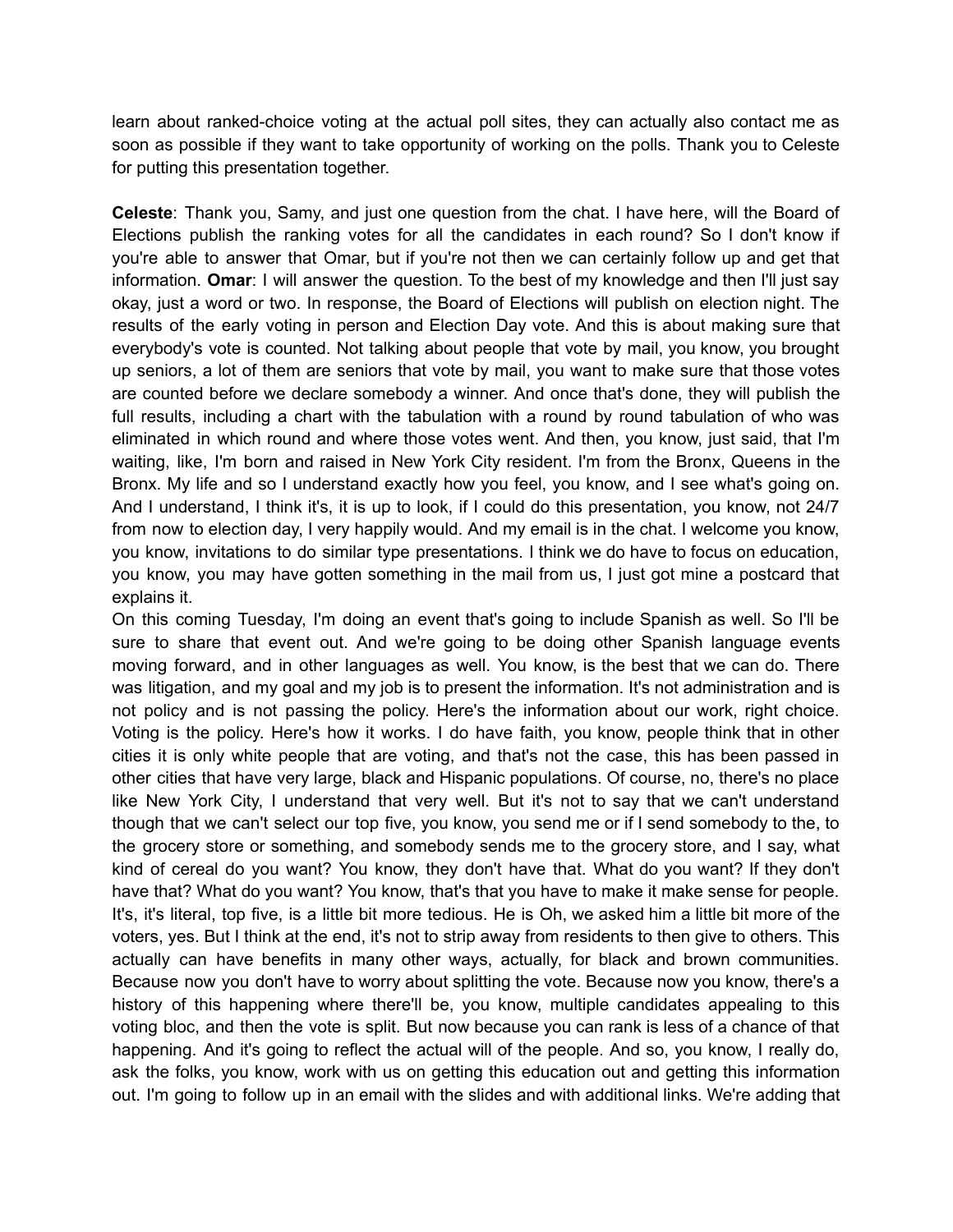training link. We're adding new training and dates and times to it all the time. So, you know, as folks keep that plugged in, so that you can send people and, you know, my email, is there anybody who has any additional questions? My email is in the chat, and I'm happy to speak.

**R. Camacho**: I thank you. And it wasn't anything personal. What I'm saying is that COVID just happened. We're learning something, you know, people are busy dying. And we're worried about ranked-choice voting. Right? So let's be realistic. So that's my point across, there is an election year, right. And so that 18 months, nine to 14 months, people were dying, when they were talking about an election. So that's my point. Education starts all the time, some of the time. So we really need to, oh, that's the only thing I was saying in regards to educating our seniors and making sure that people have the right. So thank you.

**Celeste**: Thank you. That's all the time. I'm so sorry. That's all the time we have for this particular agenda item. Please, please, please let me know if you have any questions. If we did not get to your question in the chat. We will absolutely follow up. You can reach me at the board's office that goes for board members as well. Omar, thank you also thank you to Rs con from the controller's office for connecting us. We really appreciate it and we will certainly keep getting this information out there.

Moving us along, I believe the technical issues were resolved. T

# **Agenda Item #1: Michael Barbosa, Assistant Attorney General, Brooklyn/Queens Regional Office, Office of New York State Attorney General Letitia James** – presenting on the Attorney General's efforts to combat deed theft.

**Mr. Barbosa**: I'm gonna share my screen as well. Alright, so my name is Michael Barbosa. I'm the Assistant Attorney General in charge at the Brooklyn regional office. I'm here, representing our wonderful Attorney General Letitia James, who has always been the people's lawyer, but she has been officially the people's lawyer for the entire state in New York. She's our chief guardian. As the attorney in charge at a Brooklyn regional office, we're one of 13 throughout the state, and we cover both Brooklyn and Queens counties. Our cases focus on all affirmative litigation, civil cases, civil rights, defendant labor laws and environment investors just a slew of civil issues. And our investigations focus on any type of violations of state law. Our state, we also defend the state in litigation, we enforce regulations, we recruit state funds, we propose legislation, all of those other types of things. Just quickly, because there's always a difference, or confusion, I'd say between the powers of the New York State Attorney General's offices and for instance, with the district attorney's offices, our authority comes from New York Executive Law 1612. So we investigate and prosecute repeated fraud or illegal acts in the carrying on conducting a business. Most of our cases involve filing what's called pre-subpoena filing power where we can collect documents and testimony under oath when we see that there's a pattern of practice of illegal fraud or illegality. And we've also filed lawsuits. We have limited criminal authority under the penal law. But we also partner very closely with the district attorney's office with district attorney Gonzales, who has the fraud authority. So we partner with many different cases that you probably all know about. And some of our typical criminal prosecutions involve complex financial crimes, tax mortgage fraud, insurance fraud, and I'm here to tell you a little bit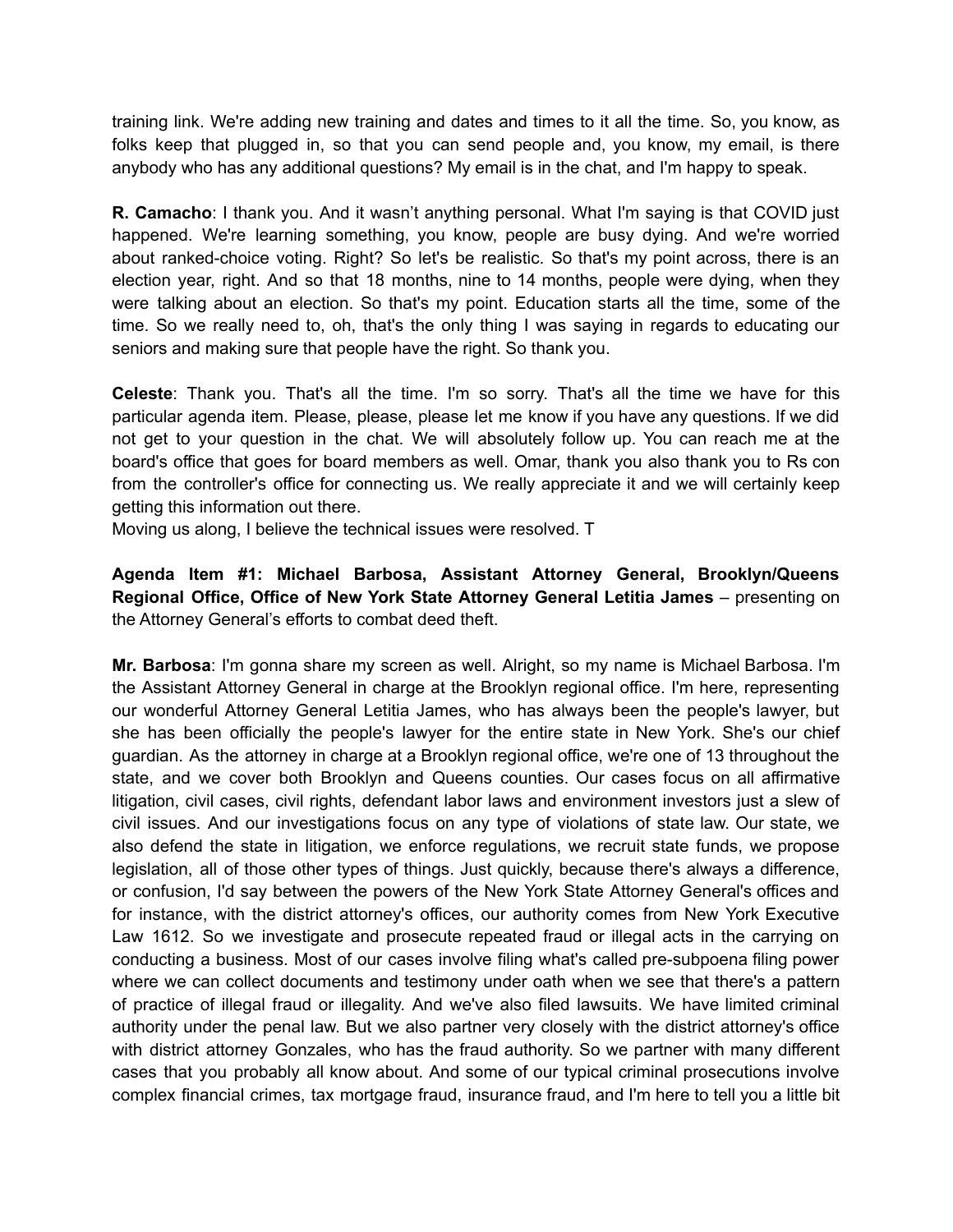more about data. Most of our settlements involve assurances of discontinuance, which is basically a contract or court order settlement. Our focus is always to provide restitution on behalf of new workers and incur penalties for different violations and criminal convictions if it weren't. So just quickly, just to remind, there's so much information on our website, our website is www.att.ny.gov. Our outreach involves what we call smart senior presentations, or scam prevention, presentations that protect the elderly. We also do Internet safety, and we're doing many more D specific D fraud presentations. And of course, we publicize our enforcement litigation and settlement. So people can understand whether or not they qualify for restitution because sometimes they might not know. pandemic for the past year, plus, we've been having virtual appointments and we call it our protecting our community virtual appointments. Before the pandemic, you could walk into our office, nine to five, but you can also have virtual one on one video appointments or phone appointments. And many of the different cases that we've been focusing on this past year have, of course, been called culvert related scams. scams targeting the elderly, identity theft. You know, stimulus checks, scams, immigration fraud, and of course housing employment rights, dealing with the tenant moratorium and the foreclosure moratorium and the tax lien for tourism. Okay, so we're just talking about, you know, everyone. It's a widespread scheme to obtain title to Real Property through deceptive or fraudulent means against vulnerable homeowners in Brooklyn, especially in light of just gentrification in general. It's very prevalent. People have been tricked into signing the title of their home. There's been outright forgery. There's imposition of signatures when certain documents and short sell agreements, which is basically a scam where they say, you know, we'll help you. But you have to sign over your property and you know, your credit will get better, all different types of schemes. And it's just important for us to try to remind the community to try to protect yourself. There was a report in 2018, about these tasks. And if you look at this map, close to 50% of the 3000 complaints that we received involve neighborhoods, vulnerable neighborhoods, black and Latino neighborhoods in Brooklyn. scam, because it's public information, court records, foreclosure filings, public clock, 10s, or obituaries, these are different ways that scam artists look at these records to try to target vulnerable homeowners, you know, if there's a tax lien, if there's water bills, in certain judgment, certain abandoned buildings, all those types of issues. So it's really important for our office to just hear from the community about anything that they hear, oh, well, all of a sudden, you know, this building was vacant, and now they're tenants in it. And there's different construction and common deed fraud, def scams involved, like I said, shorts, short sale scams, loan modifications, be financing. I mean, all of these terms are just really hard for people to understand. It's like legal mumbo jumbo right. But there are different agencies, and it's more funding to try to help the community and help homeowners and family members understand what these terms mean. And I think you mentioned that--Can we hear this video or no? **Celeste**: For whatever reason, we don't have the audio capability for video.

**Mr. Barbosa**: Okay, well, I'll just say this is a video that the Center for New York City Neighborhoods has where it talks about the most common scam, which is mortgage modifications, owners get behind and, you know, when things like this happen, they call that bank, try to lower the mortgage. There's different types of qualifications if you qualify, and people get desperate. They ask people in the neighborhood, and you know, there's just affinity scams where people say, okay, well, I can help you. And one of the things that I always say in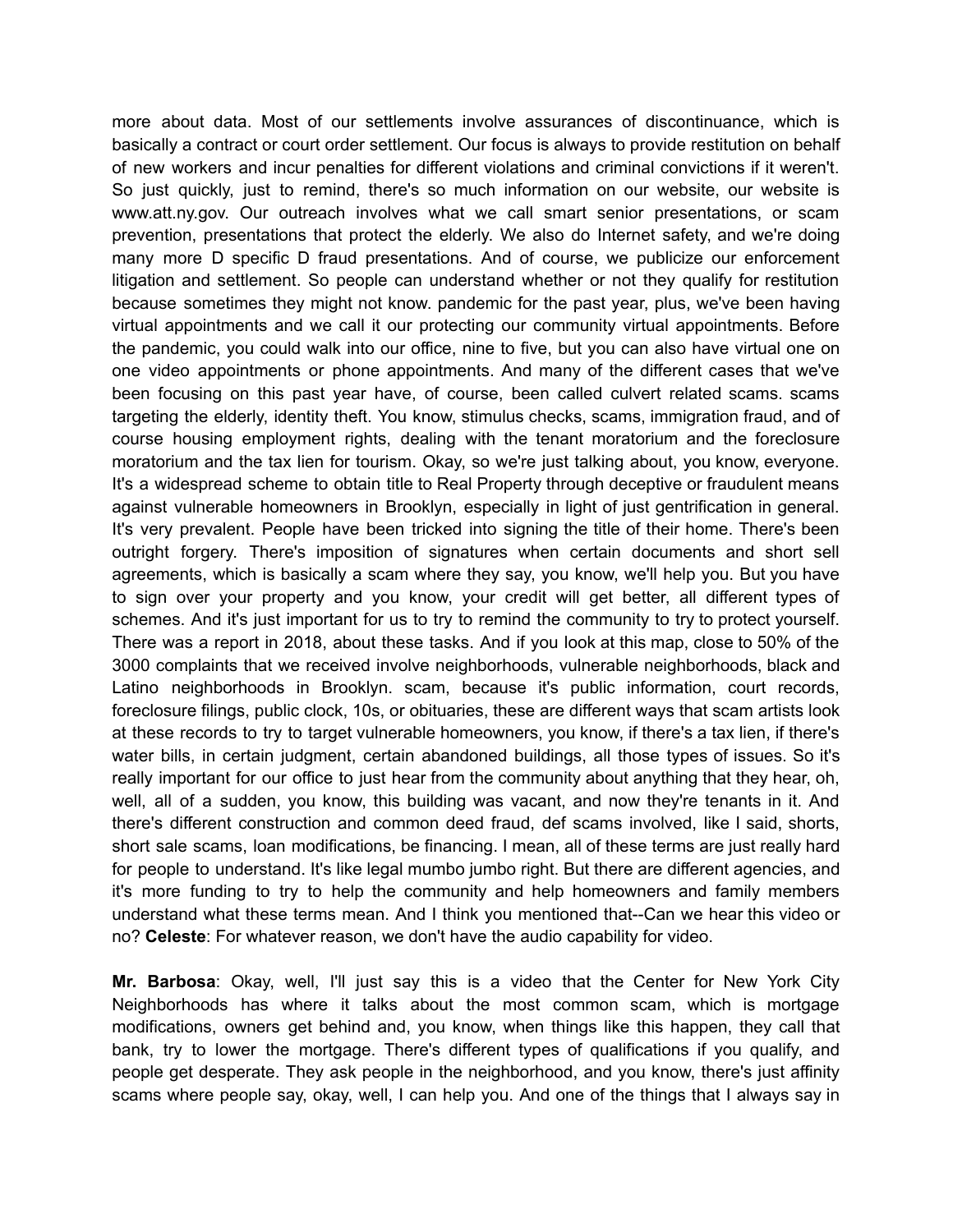these scam presentations is, if it's too good to be true, it's too good to be true. You know, they're just telling you a chance, you know, just a dream. So, definitely, you know, we always encourage homeowners and relatives to just make sure you understand what you signed in copies that are different documents. And another problem with mortgage issues and foreclosures as foreclosures take years. So the scammers can be saying, oh, okay, this has been resolved. But you know, you won't receive notices of foreclosure, you won't appear in court, there may be a default judgment against you. So it's just really important to try to really understand and try to get free legal services. So I'm just going to skip that, to talk about our protect our homes initiative. We launched it before the pandemic, where we identify different neighborhoods to try to collect more complaints, let people know what their rights are. We recently issued another \$800,000 grant, to our partner agencies, HPD, and the Center for New York City Neighborhoods where they launched a help desk and they're doing a number of different outreach events, which provides legal counseling, financial counseling, legal services, scam prevention and referrals. This article is really trying to see the different patterns. Because many times when it comes to our office, because we're, you know, our attorney general was wonderful with people trusting our attorney general, but we're still a prosecutor. So many times, the first people that find out about these scams are, you know, your organization, community board, nonprofits, and so we partner with these groups to try to get that information and continue our confidential investigation. So just really quickly, other types of, you know, outreach presentations we talked about is the smart thing. There's a statistic that has we only received one and 25 likes, that means 24 complaints we don't even care about. And so these outreach events that we have, it's really important for us to try to get that information, even if it's anonymous. You know, sometimes if it's anonymous, or you send different documents, or you know, other types of tips or send out a complaint, our office is going to read it and review it. And sometimes these investigations take years, we have, you know, there's a statute of limitation rule where you, you know, you have a certain amount of time to be able to file a lawsuit. And because we're law enforcement, you know, sometimes we can look back from six years ago, you know, especially with a continuing fraud. So, you know, some of the regular scams that are always successful, are the sweepstakes accounts, and you put checks to try to catch it, and they take money out of your account, the grandparent scams where family members are injured, and they need help really quickly, and money needs to be wired. So here are some websites to try to protect yourself with: Do not call registry. We have, we have electronic copies. And of course, we have copies that we can mail to different offices. So I'm just going to skip this because I know time and I want to, you know, provide information for questions. But there's also ways that you can protect yourself from identity theft, and obtain a free credit report. So one of the things that's really important I wanted to talk about with identity theft is, if you've been, you know, like, for instance, we've received so many different complaints.

You know, unemployment scams, and our names are listed, as you know, receiving unemployment and you haven't even applied for unemployment. The Department of Labor is also investigating stance. And one thing that's really important is to try to protect your identity, and do fraud monitoring. And what you can do is if you are a victim, file a police report and also file a complaint with the Federal Trade Commission, and that creates an identity theft report. So the number to the FTC is here, ftc.gov. I'm also going to put some of this information in the chat and all this information is on our website. And then, of course, with charitable giving, I mean, in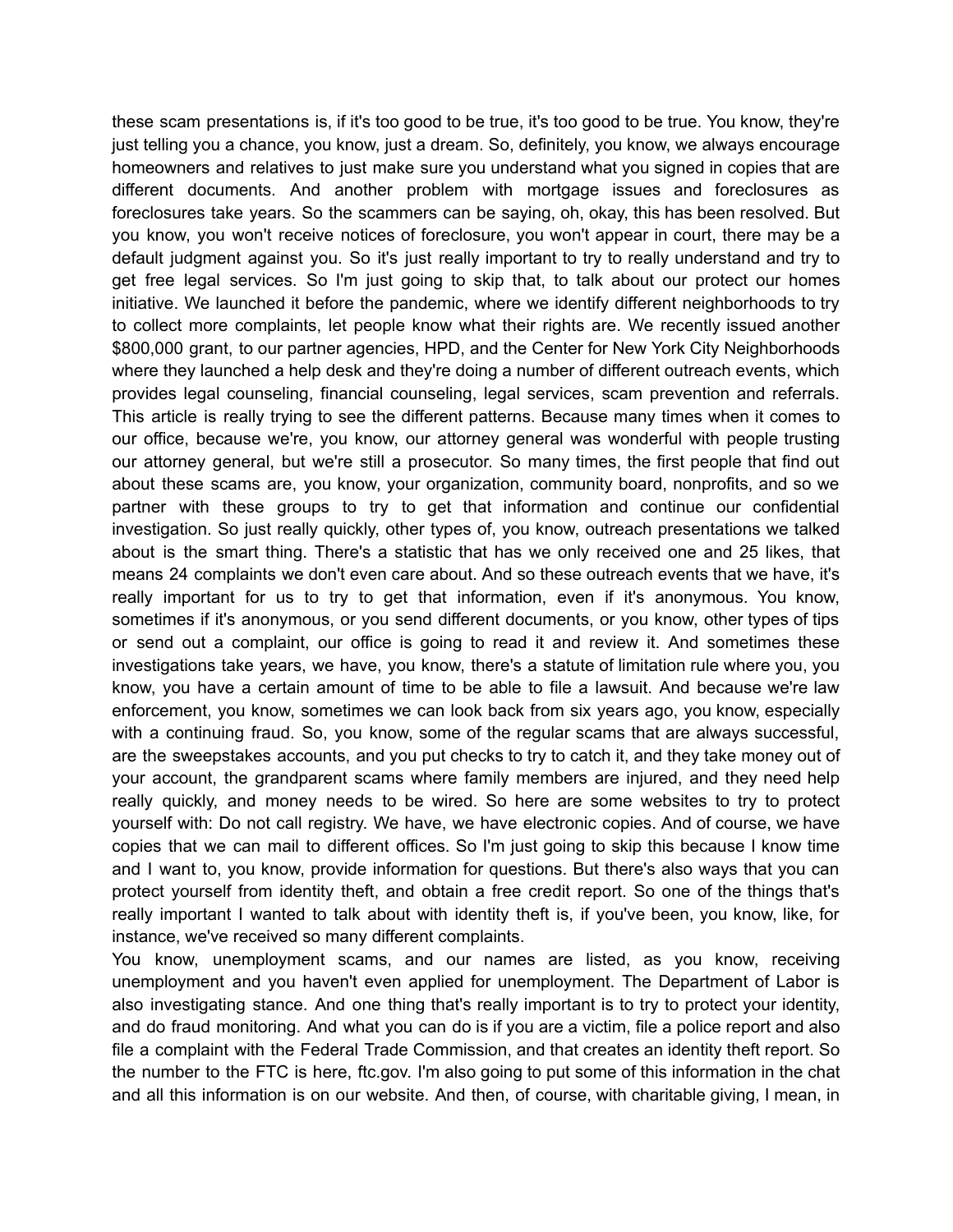light of the pandemic and everything. people, especially people in Brooklyn, even if we don't have much gift to you know, and it's important for you to know your charity, we have this website, www dot charities and why is calm, where you look at every register, every charity has to be registered with the New York State Office of Attorney General. And if they're not here, that's a red flag. It's also information about their fundraising, and certain reports, which you can, you know, read and understand because it's public information. So again, our website is www.att.ny.gov. And our one 800 hotline is 1-800-771-7755. So I'll stop right there. And, you know, thank you again for your time.

### **Q & A/Discussion:**

**Celeste**: Thank you. Questions, board members? All right. Any questions from the public? Please add them to the chat. All right, someone has requested video links.

**Gladys Puglla**: All right. So the other day they sent me a letter saying that I was applying for another social security while giving me no reason. And then they called me saying that my social security was canceled. But when I called in to the Social Security Department, which I had the number with, they said the FBI. What if I did apply? **Mr. Barbosa**: Yes, that sounds like one of the scams that is prevalent. I receive you know, robo calls, you know, that say, okay, your Social Security has been cancelled. You know, please, you know, call us and those are, you know, if it sounds too much, I mean, the IRS is not going to call you and say that you know, you're going to get arrested. And that also sounds like something that, you know, you double checked. And the most important thing that we tell, you know, community members is not to give any type of personal information, when you happen to speak to individuals that contact you in this way. Or if you respond to a notice that doesn't really appear to be legitimate, you know, so you did exactly the things that you were supposed to do. And I also tried to put the link in the chat for the video.

**Jo-Ena Bennett**: Okay. Yes, Michael, what should a homeowner do? What is the very first step they should take? If they suspect they've been a victim of deed fraud? What's the very first action they should take? **Mr. Barbosa**: Okay, so when I mean, of course, the very first step is to try to look at the public records, the Office of the city registry, is public information there. And there's a way to register and have phone calls and emails sent to you directly, if there's any change in your property. It's called address. So if you see that there's also a fraud department within the sheriff's office in the city registry, and you can file a complaint there. And you also file a complaint with our office, and also the police department. So any type of you know, just use the same complaint and send it everywhere. So because there are different agencies that look at the various different prices to see if it's a civil fraud, to see if it's a dispute between quote unquote, family members, where sometimes they say, Oh, it's a civil matter, you have to go to civil court. But another thing is, we have our hot program. So it's the reason why, you know, we've obtained different judgments because of different frauds. And what we're turning that money back to legal services so that they can represent individuals because we don't do individual representation. We do a pattern of practice cases against businesses. So clarity, and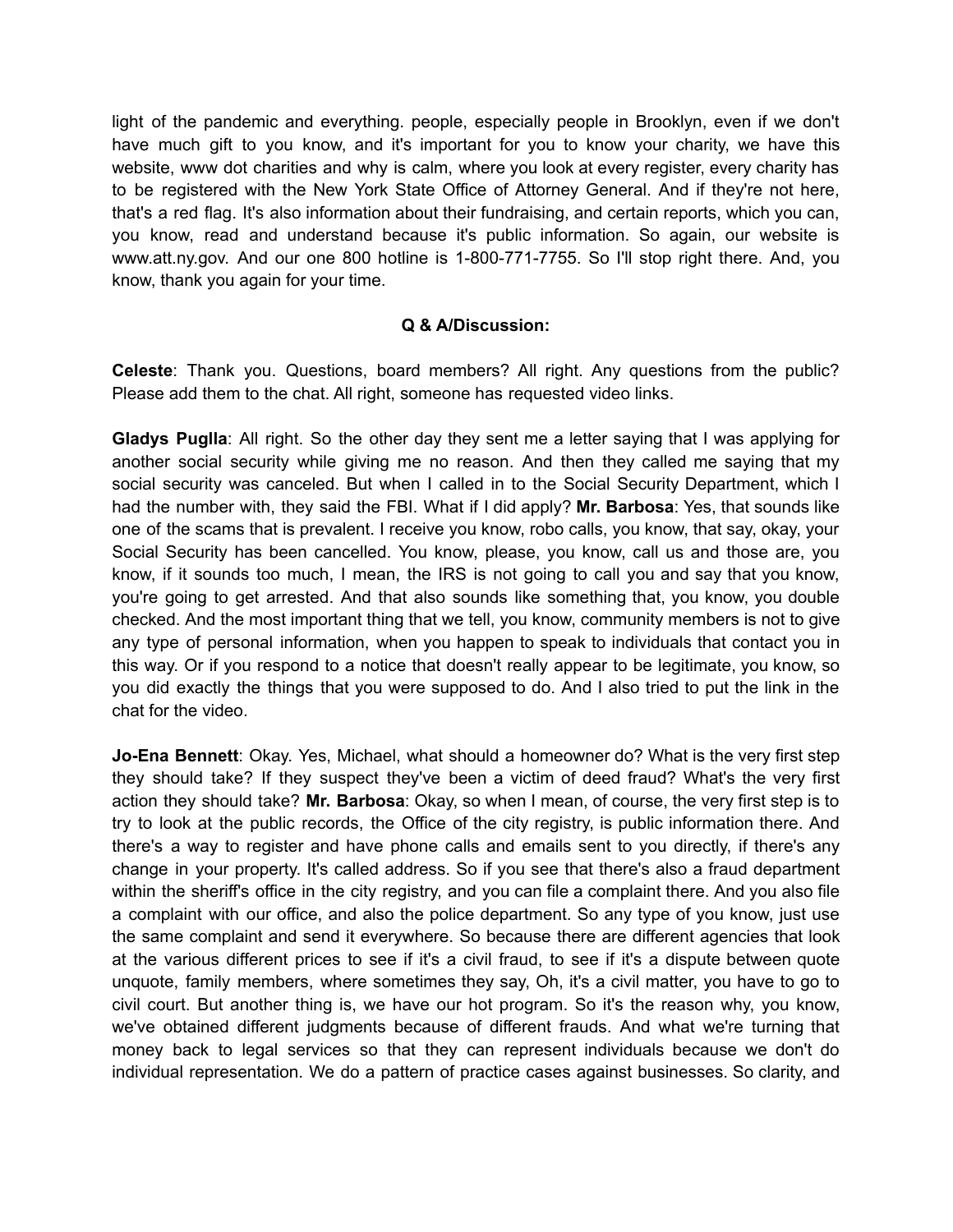if someone is the victim of deed fraud, they should call the county sheriff immediately. Yes, yes. there's a complaint form on the website.

**Celeste**: And we have another question in the chat. Bear with me one moment, is the New York Attorney General able to sue gun manufacturers for all the illegal guns in our streets? Mr. Barbosa: So we thank you for that question. But yes, we will, let me just say that there's a number of initiatives that that our office and investigations that our office has done in the past, and that we continue to do to try to get illegal guns off of, you know, outside of our community, while also recent, we're actually going to do a gun buyback initiative this upcoming Saturday, you know, at Howard houses. So, you know, if there's been lawsuits against manufacturers by the office as well. So but I mean, it's like throwing water in a bucket. But since there's so many different cases, we continue to work and do the best that we can. And what can also help us is any type of complaints or anonymous tips that you have, that you can send to us.

**L. Chan**: This is Louisa. Sorry, I have my hand raised. I guess maybe I didn't do it. Right. But thank you very much for your presentation and for this information, Attorney Barbosa. I was just curious about whether or not the Attorney General we'll start, like, does she have the power to initiate or recommend, like, some sort of clearinghouse for credit? I mean, sorry, I credit theft victims, like I'm just speaking from personal experience. I had an issue last year, I was a victim of the, you know, unemployment fraud. And I had to go through so many hoops to get somebody to pay attention to my cave, I had to reach out to my congressional representative reach out to my state senator. And it was like, as somebody who is, you know, like, tech, technology savvy, you know, can work the phones and call people and stuff. I mean, it was unbelievable the type of work and hours and hours and hours of effort that it took for me to try to get that result. And I'm just thinking about senior citizens in our community who might be a victim of it, and who don't have the time or the Know how to be able to go to all these places like, like, we have to do something about this, especially last year, it was I had two identity theft issues caught pop up within six months of each other. And, and so I'm just hoping that there is there any sort of legislation or for solution that the attorney general can propose, or work with the governor's office to, to initiate because this is, this is something that is just really, really difficult to get a whole, like, get control over once your information is out there. And I check my credit card, you know, report and credit reports as well. But, you know, for some of us who may not be so savvy with that, we're still victims of it. So I don't know what to do anymore. It's the bottom line, I think. And I'm just hoping that this is an issue that she will look into, in terms of finding a solution, and making it harder for the thieves and crooks to be able to like make claims and for unemployment claim money, especially during that pandemic, when, you know, so many people were suffering. And, you know, that was when this kind of stuff came out of the Woodworks and people just did whatever type of scam they were. **Mr. Barbosa**: No, I mean, this it's a huge problem. It's not only just a New York State problem, or the United States. It's a global problem. So we're using as many resources to, you know, in terms of our investigative litigation, enforcement, and also outreach, you know, to try to protect people once once they are a victim of identity theft, but also to even, you know, because sometimes people just don't even file a complaint, you know, with with our office, you know, I know, you're not going to do anything for me right now. But we have a database we have, you know, there needs to be a collection of, you know, to try to track, you know, the different trends that happen. And we partner with the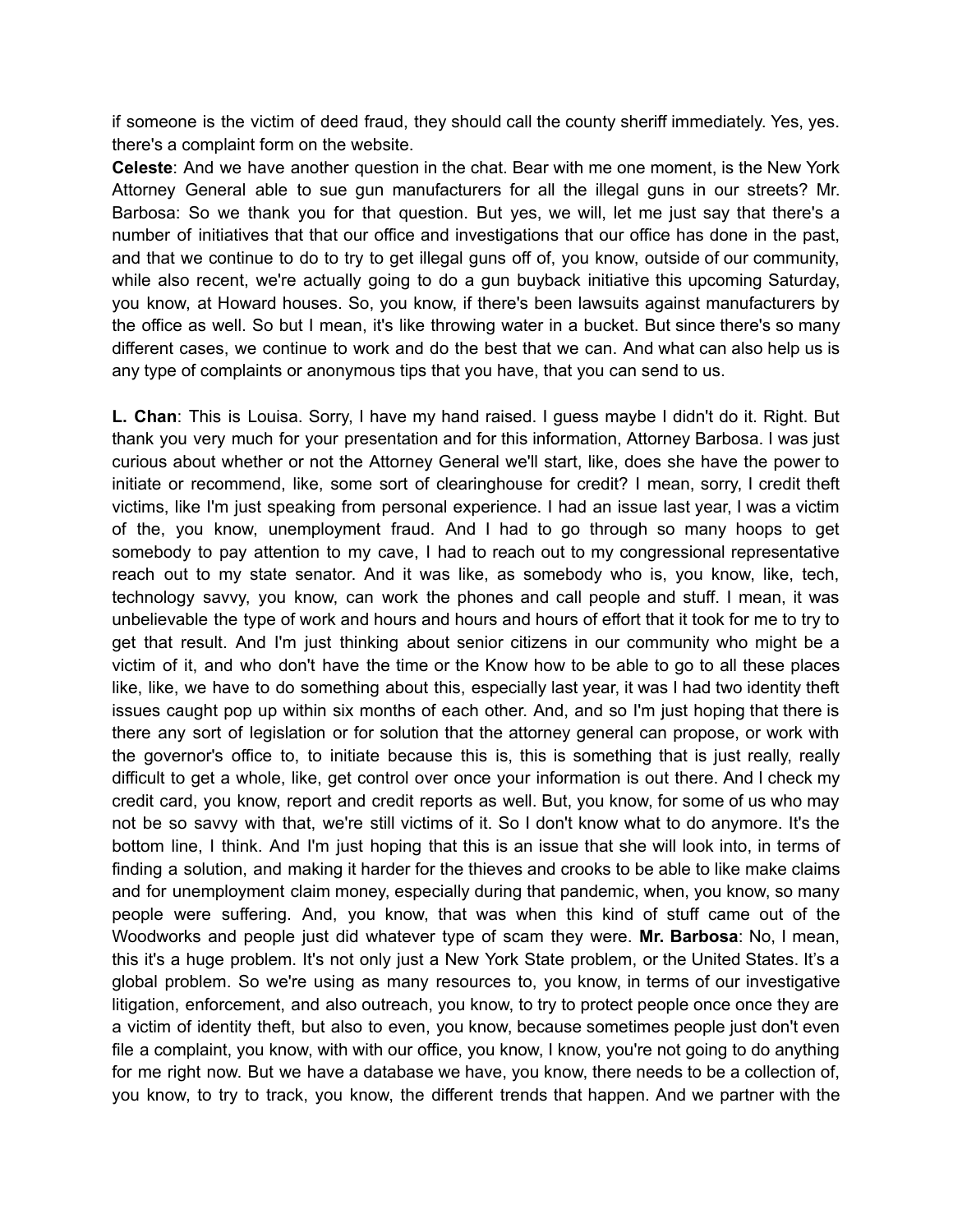Federal Trade Commission, we partner with district attorney's offices, so any type of information and evidence collection we can have can help, you know, just just try to help in more ways than one. But our reach is the biggest, you know, to try to, you know, give you different tips and different scans and other types of trends that people fall victim to, which which we found to be effective, when, when certain people are confronted with by the scam artists, but we'll continue to fight and continue to, you know, present, you know, different or support different legislation, you know, throughout the states.

**L. Chan**: So, are you saying that we should file a report with the attorney general's office as well? I did all these other agencies. I saw a police report, and the police didn't even do anything about it. I don't think I ever got reports. **Mr. Barbosa**: Yes, yes. I'm saying you should also file a complaint with our office like that figure. I talked about one in 25. And if there's just confusion, and it's like, oh, well, you know, they're not going to do anything anyway. So I'm just not going to file a report, or let me just focus on the most, you know, the thing that I need to do now with like, monitoring my credit, or, you know, maybe calling the police department but not following a report. So that's the real reason why I can't stress enough written complaints are important and online on our website, www.hp.ny back up, you know, you can just do it really quickly. And there you go. **L. Chan**: All right. Thank you.

**Andrew Ramos Choi**: Actually, Louisa more or less covered my concern. It just has to do more with education and outreach, especially for seniors and people who aren't tech savvy. But thank you for your time, Michael. **Mr. Barbosa**: Thank you. Thank you and again, our community outreach liaison, Darryl White is on and we schedule, you know, specific, smart, senior detailed presentations, you know, either Hopefully, it will be in person now that things open up soon. We haven't had we we don't have any authorizations to do that yet. But we're still doing numerous virtual presentations.

**Celeste**: And at this time, thank you very much. That concludes this public hearing item. As I mentioned before, if we did not get to your question board members or anyone from the public, we are happy to follow up outside of this meeting. Thank you to the AG's office. We really appreciate you joining us this evening. So that will move us along. Now. that closes our public hearing portion out, we will move into the regular meeting agenda. Board Members, please be ready. And I will reiterate that we do have a dense agenda this evening. So please keep your comments, to the extent that's possible, short and sweet.

#### **Regular Meeting:**

# **1. First Roll Call**

**Celeste**: We're going to begin with the first roll call. Please be ready to unmute, and then mute yourself again.

**Board Members in attendance**: Rev. Grace Aytes, Jo-Ena Bennett, Joshua Brown, Rawle Brown, Robert Camacho, Gardea Caphart, Melissa Carrera, Felix A. Ceballos, Louisa Chan, Andrew Choi, Elvena Davis, Freddy Fowler, Egaudy Gomez, Anne Guiney, Tanesha Honeygan, Barbara Jackson, Kristen Jock, Cheryl Jones, Virgie Jones, Luisa Jose, Mary McClellan,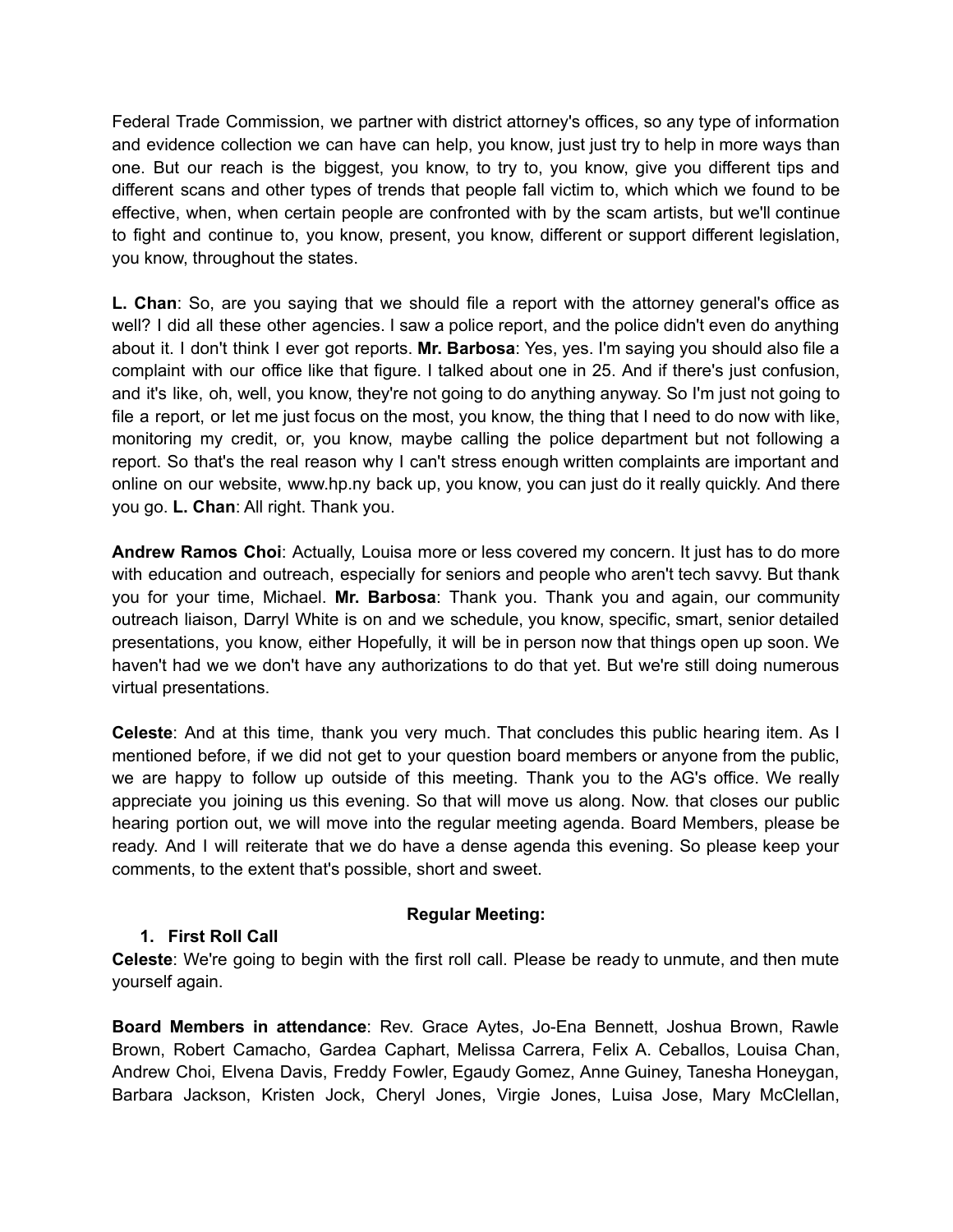Desmonde Monroe, Gladys Puglla, Raul Rubio, Julio Salinas, Vernedeaner Shell, Barbara Smith, Dustin Sonneborn, Annette Spellen, Jerry Valentin, Carlotta Williams

**Excused**: Martha Brown, James Fitzgerald, Zulma Novoa, Odolph Wright

**Absent**: Rev. Migdalia Gutierrez,

Celeste: 33 board members, that constitutes a quorum. Thank you, everyone.

#### **2. Acceptance of the Agenda**

Celeste: Moving on now to our second agenda item, we have acceptance of the agenda. Is there a motion from the board?

Barbara Jackson made a motion to accept the agenda. It was seconded by Melissa Carrera. None opposed, no abstentions, so moved.

#### **3. Acceptance of the Previous Meeting Minutes**

Moving on now. acceptance of the previous meeting minutes. Is there a motion from the board?

Raul Rubio made a motion to accept the previous meeting minutes. It was seconded by Robert Camacho. None opposed, no abstentions, so moved.

#### **4. Annual Election of Executive Board Officers**

**Celeste**: Alright, so now moving on to our elections. Let me just double check the list to make sure we have all of our board members here. You know, I've received a few messages in the chat as well. I apologize if anyone is having issues with the roll call. I have you marked as present. Right. Everyone should have received guidance prior to this meeting. I know Ms. McClellan would like to speak, if you still would like to say a few words about the elections and the importance of the executive board.

**Mary McClellan (Ad hoc Nomination Committee Chairperson)**: Good afternoon, everyone. My name is Mary McClellan and I am the chairperson of the nomination committee. We have an election of new members today. Now I want to just stress, the importance of these roles is that we have to be able to be available to come to meetings and voice your opinion, because you are one of our leaders. And we cannot have leaders that do not attend and we cannot count on. That's the importance of being a leader. And that's why you were chosen tonight, to be a leader. Because we look up to you. I look up to my leaders, okay. And this is very important. And there's also very important, I have to put this in that we all get vaccinated. Because this is a very important thing. Because if you don't get vaccinated, you are a danger to yourself and your family and your friends, and all of us around you. Okay, but this election tonight is a very important election. So please remember everyone who has enrolled into a new position. Your presence in doing your part is very important for us to continue being a community board. Okay. All right. Thank you.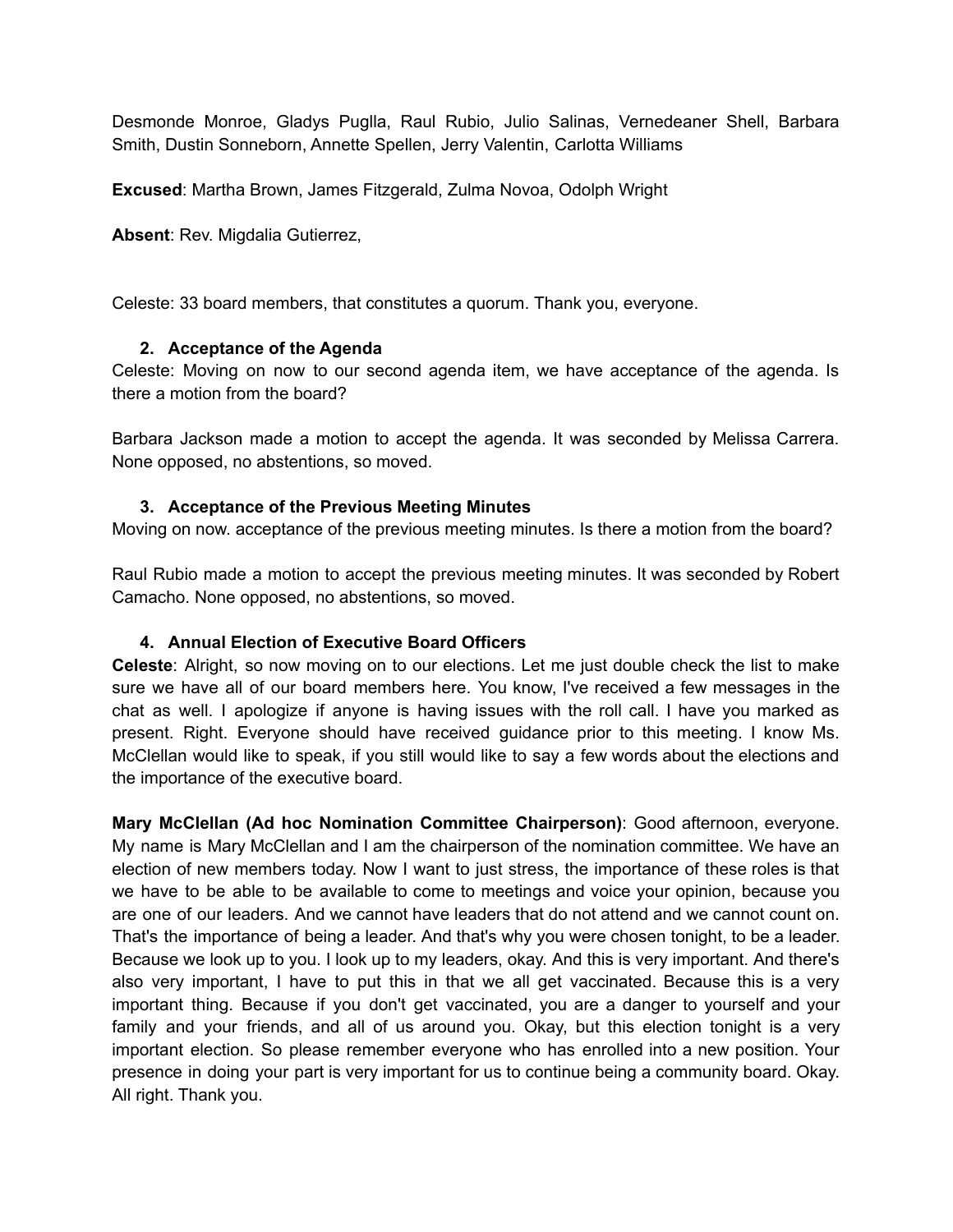**Celeste**: Thank you, Miss McClellan. So now we will have another nomination committee member, Dustin Sonneborn will read the slate. So the slate will be the individuals when they were called for each position who accepted best and also call for nominations from the floor. He calls three times as per Robert's Rules of Order as per the by-laws for those nominations. Dustin when you're ready.

**The following executive board members ran uncontested: Robert Camacho - Chairperson, Joshua Brown - 1st Vice Chairperson, Raul Rubio - 2nd Vice Chairperson, James Fitzgerald - Recording Secretary, Eliseo Ruiz - Financial Secretary, and Elvena Davis - Correspondence Secretary.**

Acire Polight declined a nomination for Financial Secretary. Barbara Smith declined a nomination for Correspondence Secretary and Parliamentarian.

As per procedure, Ms. Davis cast one vote for every executive board member, except herself. Mr. Camacho cast one vote for Ms. Davis. Everyone was congratulated on the election to their respective positions.

For Treasurer, both Gardea Caphart and Jose Guzman were nominated and accepted.

For the role of Parliamentarian, none of the nominees accepted prior to the election. Eliseo Ruiz nominated Jose from the floor and the motion was seconded by Desmonde Monroe. All were in favor. Barbara Jackson nominated Jo-Ena Bennett and Louisa Chan seconded the motion. All were in favor. Rev. Grace Aytes self-nominated and Veronica Shell seconded the motion. All were in favor.

Virgie asked about Mr. Odolph Wright. Did anyone contact him? Celeste and Mr. Camacho confirmed they did. Mr. Camacho elaborated, referencing that he spoke to him on the phone. He's been facing some health challenges.

**Celeste**: Just a reminder that there was a recommendation previously for each person that accepts a nomination to briefly speak on why they want that position. I defer to you if you would still like for each person to speak briefly very briefly on why they want the position. I would suggest doing that now. What would you like to do?

**Eliseo Ruiz**: Move forward. **Celeste**: Move forward as in keep going with the vote. Is there a second? **Desmonde Monroe**: I have an opinion on it's only because it's been around positions over the years have been really certain people have really taken and moved with it. I'm not gonna say any names, but I know that certain people have really taken a position very seriously. And I want to make sure that we understand what we're voting for next. People deserve people who have really set up and have done the work. And been there and in town and dependable. So I would like to hear. Mr. Camacho: I second that. I second the summary.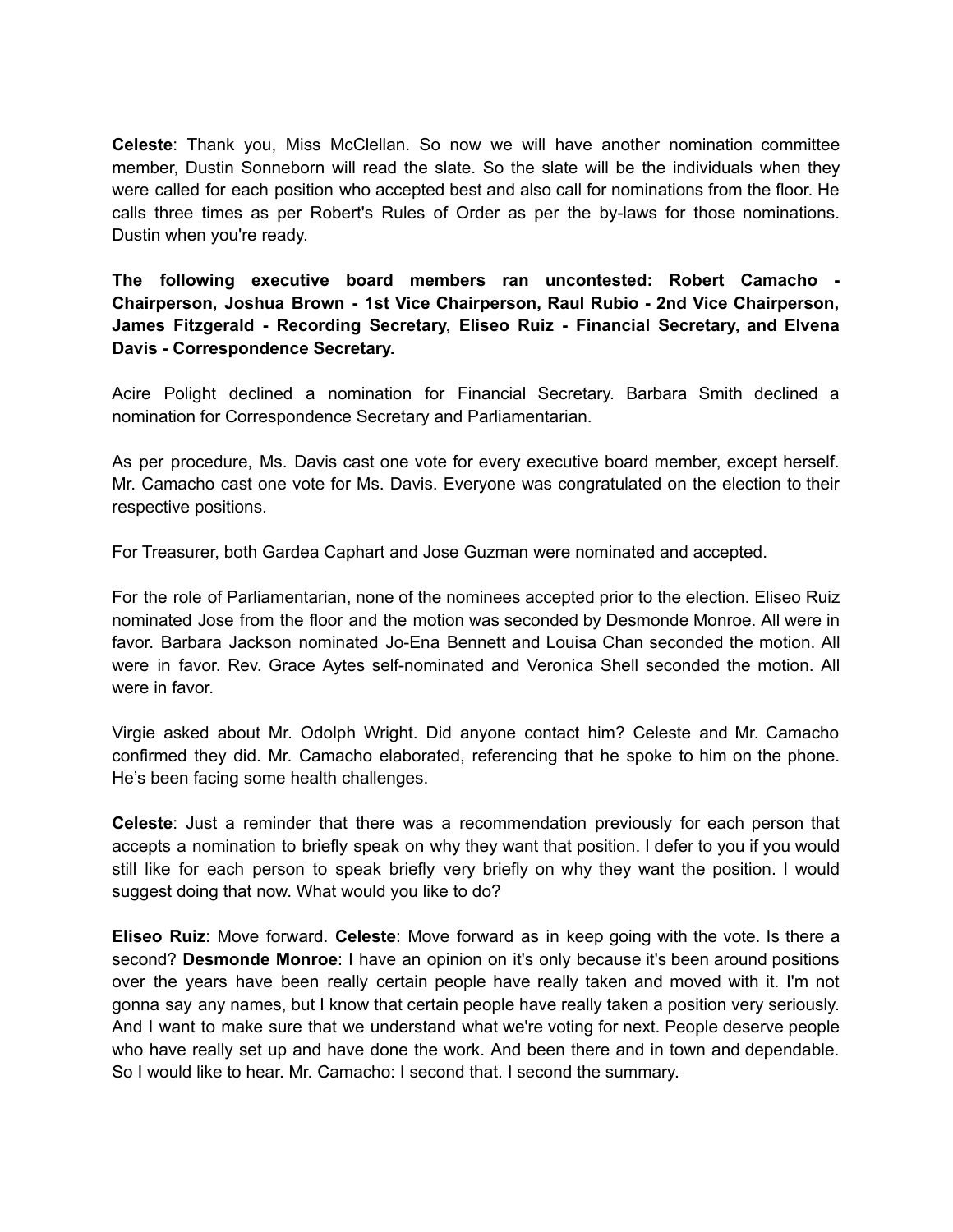Celeste: All in favor, so moved. So briefly, Gardea, we can start with you if you want to share why you would like to be the next treasurer?

**Gardea Caphart**: Sure, great. everybody. My name is Gardea Caphart. I'm the current treasurer, I just wanted to thank you all for the opportunity to serve over the last year plus, it's been a great experience just working with you all members of the board, as a board, just contribute my expertise to a wide range of things on a board, just working with less than the rest of the themes in terms of just making decisions about the operation to the office, and just get guidance on how to navigate to city to city processes. It's been a good experience. I enjoy doing it. I love it. And I'm looking for the opportunity to continue to do that. And I would appreciate your vote. Thank you.

**Jose Guzman**: Hi, everybody. My only experience about accounting is being the chair of the routine credit union. I monitor that transaction. And I think it's been great, the community board. The current board member is doing a great job. But if I can help out, I'm glad to provide more support. Thank you. **Celeste**: And Jose, if you want to speak for the Parliamentarian as well, since you were nominated for that position. **J. Guzman**: As a board member, I'm chair of a couple of board members, volunteers, and I understand the parliamentary rules and whatever I can do to help Community Board 4, I'll be happy to help. Thank you.

**Jo-Ena Bennett**: Okay, good evening, everyone. I'm sorry. I was a little surprised when Dustin Sonneborn called me and said I was nominated as a parliamentarian. Mr. Wright had done a wonderful job. And I did not know that he wouldn't continue the job. Once I learned that he was ill, I just learned that this evening that I decided to accept. I'm very glad to be a member of Community Board 4 and I would try to do a good job. That's the best that I can tell you.

**Rev. Grace Aytes**: Yes. Oh, I thought you know that I would like to fill in that position. Because I do know a little bit about it. But I mean, if there's someone else.

**Celeste**: Thank you, Reverend Aytes. All right. So now is the time, board members. Thank you to all of our nominees. If you have yet to vote, this is the time to fill out the form. I notice we already have two three responses going up. You can see this on the shared screen for the folks who are calling in. I'm going to read out this list of people--not all at once. But you should have gotten the instructions to call Melissa Carrera. I gave you her number earlier. So Mary, if you'd like to go first just disconnect from this call. You can call Melissa and then let her know and she'll enter your information and she'll let us know when you finish. So that way I can have the next person call her. Okay. Excellent.

**Gardea won the election for Treasurer.** There was a tie between Jo-Ena Bennett and Jose Guzman for Parliamentarian. Jose decided to withdraw his candidacy. The board was temporarily unsure what to do to break the tie. Celeste suggested a potential option to revisit the matter in June. Barbara (with audio issues) mentioned that the board should wait until June in case Mr. Wright comes back. Celeste summarized the board's current options to make a motion for Ms. Bennett or wait until June, as she originally suggested. Desmonde Monroe made a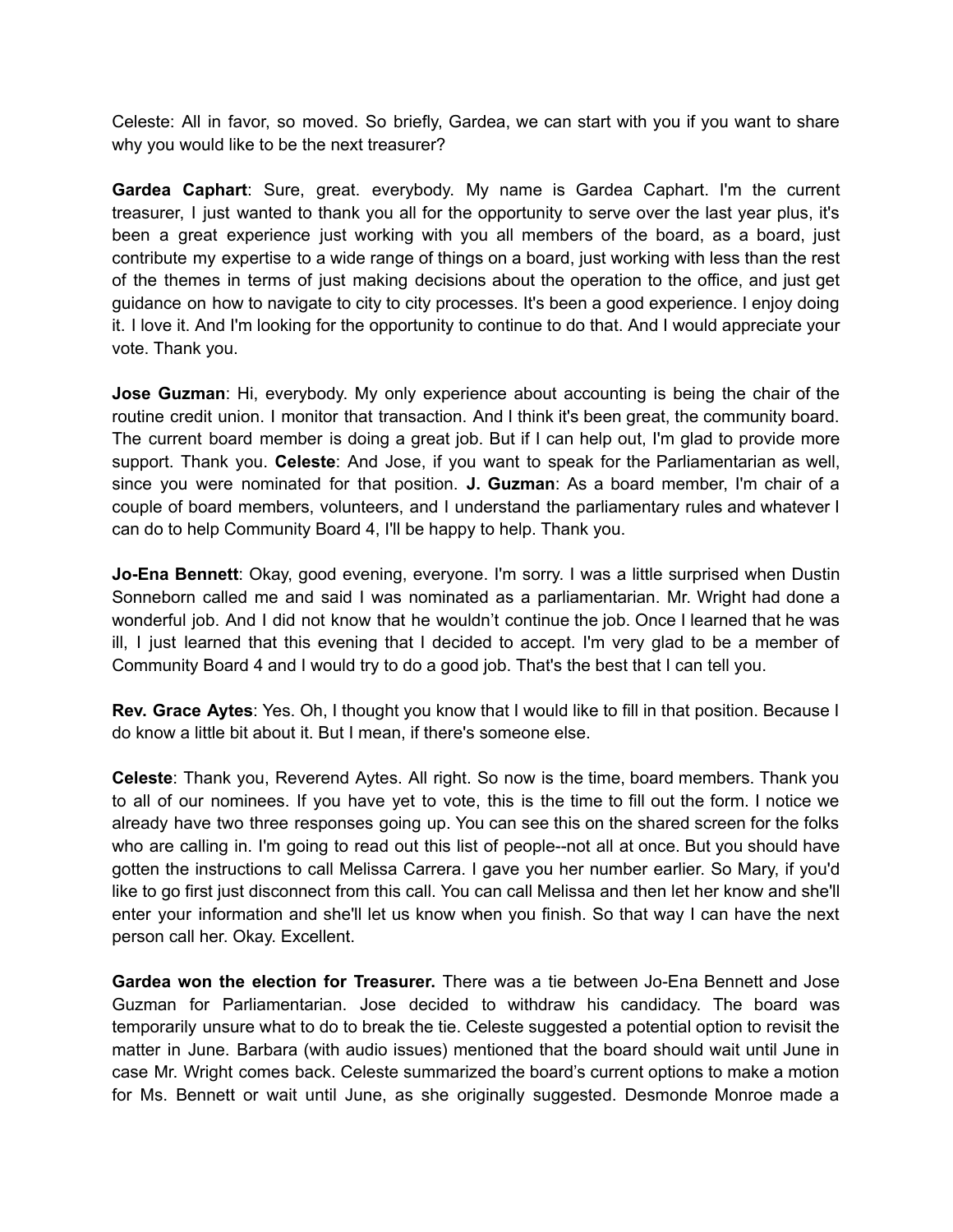motion in support of Ms. Bennett. Mr. Camacho seconded the motion. Raul Rubio, Barbara Smith, and Virgie Jones abstained. So moved. **Ms. Bennett was ultimately elected as the Parliamentarian.**

# **5. Chairperson's Report**

See the Meeting [Recording](https://www.youtube.com/watch?v=MSCT2mInwUM) on YouTube (2:02:00) for additional information.

# **Introduction of Elected Official Representatives:**

Andres Aguirre, Assembly Member Maritza Davila's office 249 Wilson Avenue, (718) 443-1205 Scheduling in-person appointments

Nan Blackshear, Borough President Eric Adams' office (Backup for Marcus Harris) 409 Joralemon Street, (718) 802-3700 Staff started to return, staggered two days a week, the rest work from home

Janette Gonzalez, Council Member Darma Diaz's office 1945 Broadway, (718) 642-8664 Phone and email service

Haris Khan, NYC Comptroller Scott Stringer's office

# **Introduction of Agency and CBO Representatives:**

- Frank Fontana, Office of Community Engagement and Programming, NYC Department of Buildings (filling in for Damaris Falero)
- Noel Allain, The Bushwick Starr, [noel@bushwickstarr.org,](mailto:noel@bushwickstarr.org) (917) 620-8546
- Richard Williams, NYC Parks & Recreation
- Mayra Mera, North Brooklyn Coalition Against Family Violence

# **83rd Precinct Report - Captain Abraham Sanabria**

See the Meeting [Recording](https://www.youtube.com/watch?v=MSCT2mInwUM) on YouTube (2:12:00) for additional information.

# **6. District Manager's Report**

See the Meeting [Recording](https://www.youtube.com/watch?v=MSCT2mInwUM) on YouTube (2:19:09) for additional information or review it [here](https://drive.google.com/file/d/1WZrSVKrdY999gdO8abFQx9DHfwT1_TjU/view?usp=sharing).

# **7. Committee Reports**

- [Housing](https://drive.google.com/file/d/1YSgmqBFJ50iS5hAv4BHTG61i1Oe6kize/view?usp=sharing) and Land Use
- Environmental [Protection/Transportation/Sanitation](https://drive.google.com/file/d/1iDU6-7gwdY55OzIerT_fCnzyGlDcwA1n/view?usp=sharing) + Parks and Recreation
- Economic [Development](https://drive.google.com/file/d/16Tkgpn9qoBlD_Uv8o836r6wIhoMh4gf8/view?usp=sharing) + Permits and Licenses
- Civic/Public [Safety/Religious](https://drive.google.com/file/d/11gFrRVp23gflN__zVWfIFDGPSFvgDmal/view?usp=sharing)
- [Arts/Culture/Technology](https://drive.google.com/file/d/1dzFxzyMUIb5FWr4x2QyfDQG8YS-hlUVz/view?usp=sharing)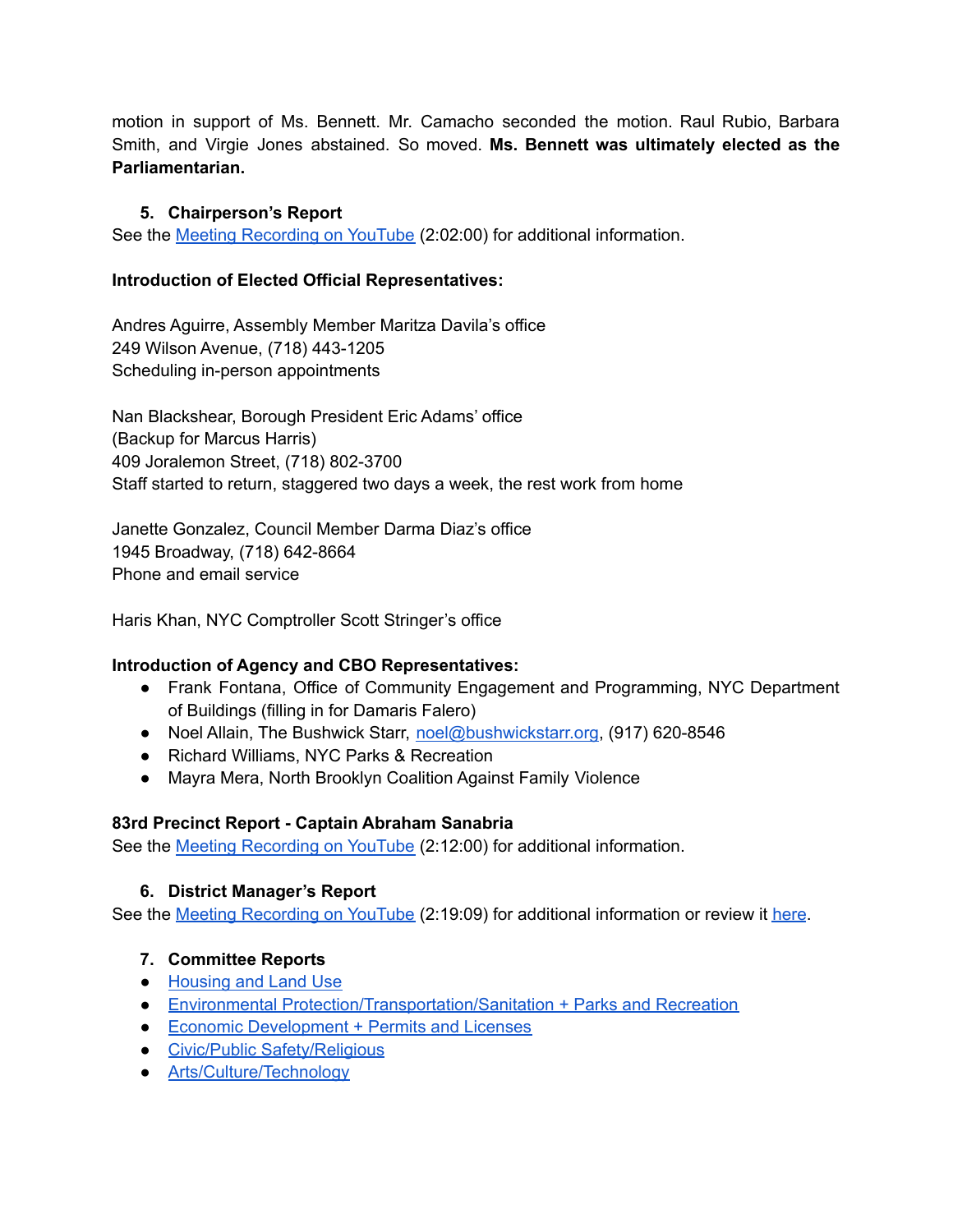#### **8. Recommendations**

#### **Permits and Licenses**

Mr. Camacho made a motion for a blanket vote. It was seconded by Jose Guzman. All were in favor, so moved

Egaudy made a motion to accept the committee's recommendation of approval with the specified criteria/stipulations (see EDC + PLC report linked above). It was seconded by Gardea Caphart. All were in favor, so moved.

- **9. Old Business** None
- 10. **New Business**
	- None

#### **11. Announcements**

### **Desmonde Monroe, CB4 Economic Development Committee Chairperson**

There's an election going on in our district. We really need to look at the candidates. Information has been given to me regarding spending. I put a link in the chat. This is the spending for all the candidates running for Espinal's former seat. What has come back to me--if they are running in support of MWBEs and entrepreneurs, they need to honor those commitments. I'm not saying any names or putting anyone on blast. If they have people working for them, they need to pay them. Make the decision based on more than popularity, like how they treat their staff. It's indicative of how they're going to work in the council. I know people who haven't been paid. Look at the link from the CFB. Look at their spending, what they're spending on. If they're not living up to their commitments during the campaign, they won't live up to them in office. Keep that in mind when you're preparing to vote. There are women-owned firms and canvassers that haven't been paid. We need to make sure that someone that doesn't honor their commitments now doesn't end up in that seat.

#### **Nan Blackshear, Brooklyn Borough President Eric Adams' office**

Congratulations to the new CB4 Executive Board, to Chair Camacho. For those who are interested, the BP's office is still finishing up the appointments. Letters are going out at the end of May. You should receive them in June. Finally, there was a lot of talk about ranked-choice voting. The BP's office had a training with CFB. We recorded it and put it on YouTube for you to view later. There is some comparison with questions asked there and during the board's meeting. The link is in the chat. Have a safe and happy Memorial Day. Thank you.

Mr. Camacho - thank you, we're going to miss you. I told the Borough President, as well.

#### **Samy Nemir Olivares on behalf of Latinos Americanos Unidos**

On June 11 alongside the Amigos Unidos Latinos Committee and AW Davila they're hosting a benefit gala. Every year around the Puerto Rican Day parade they will hold a gala to benefit a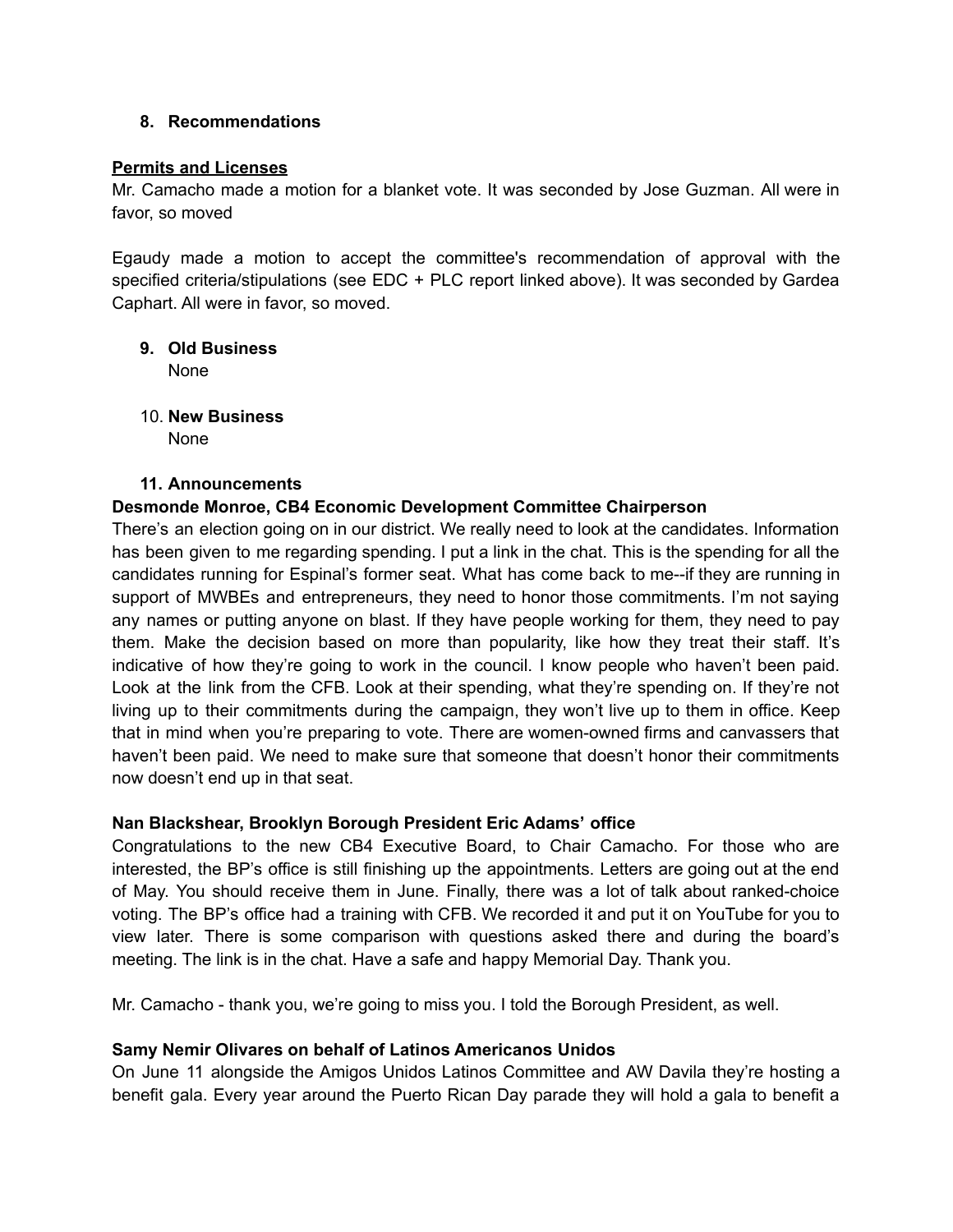local organization. This year it's around Latinos Americanos Unidos working for the community. The gala is Friday. The parade is the 13th. People can call or text him for more information. This week they will have tickets.

#### **Neil Sethi, community member and business owner**

Hey, I'm Neil Sethi. I lived here all my life. I went to IS 383 right off of Knickerbocker. I'm a comptroller at a tech company in the city. I'm ere with my mother, Mina, who has turned around a number of failing gas stations and opened a very successful fried chicken franchise in Louisville, Kentucky. I'm also here with my partner, Steven, who has been in the restaurant industry for the past 15 years. He's been instrumental in opening a number of bars and restaurants as well as curating many LGBTQ events across Brooklyn bringing the community together. We're here to announce that we aim to open a minority and family-owned and operated jive bar and weed lounge with the aim to invest and give back to this community and be one of the city's first businesses within the space. We have a unique opportunity at this moment on the other side of this pandemic to help revitalize commerce in this area as well as flip the narrative on cannabis, which has been used as an excuse for the unjust discrimination of those in our communtiies, especially people of color. I myself have been targeted along with those close to me, which I'm sure is the case for many of you in attendance, as well. The recent passing of the Marijjuana Regulation and Taxation Act allows us to create a positive space for folks to gather and it's our belief that creating a safe and fun place for all to enjoy recreational marijuana can be extremely beneficial to the community at large. We hope to be seeing you all around and please feel free to reach out to us if this has inspired you. I'll share my contact information as well as my partners and leave it at that.

J. Brown - can the previous person share their information? Neil was able to send the info to all panelists. B. Smith - why can't he just say it? Celeste asked if they have a location already. Neil mentioned that they are currently negotiating a lease contingent on the permit coming through. The Cannabis Control Board is still ironing out the details around regulations for permits for business in this space so everything is still a bit up in the air. We're not sure what the regulations are going to look like, but fingers crossed that comes through in our favor and we just wanted to start a dialogue with the community, and let you guys know what we aim to do. My email is [Sethneil0@gmail.com](mailto:Sethneil0@gmail.com). I also shared a link to my LinkedIn. I'll also share my partner's and my mother's.

Neil's mother and partner also said hello to everyone.

Haris Khan, NYC Comptroller

# [hkhan@comptroller.nyc.gov,](mailto:hkhan@comptroller.nyc.gov) (929) 512-1946

I can help with constituent services issues. The office also did an audit that was dropped on May 18th. It was on the management of Brooklyn estates. The info was dropped in the chat.

# **12. Second Roll Call**